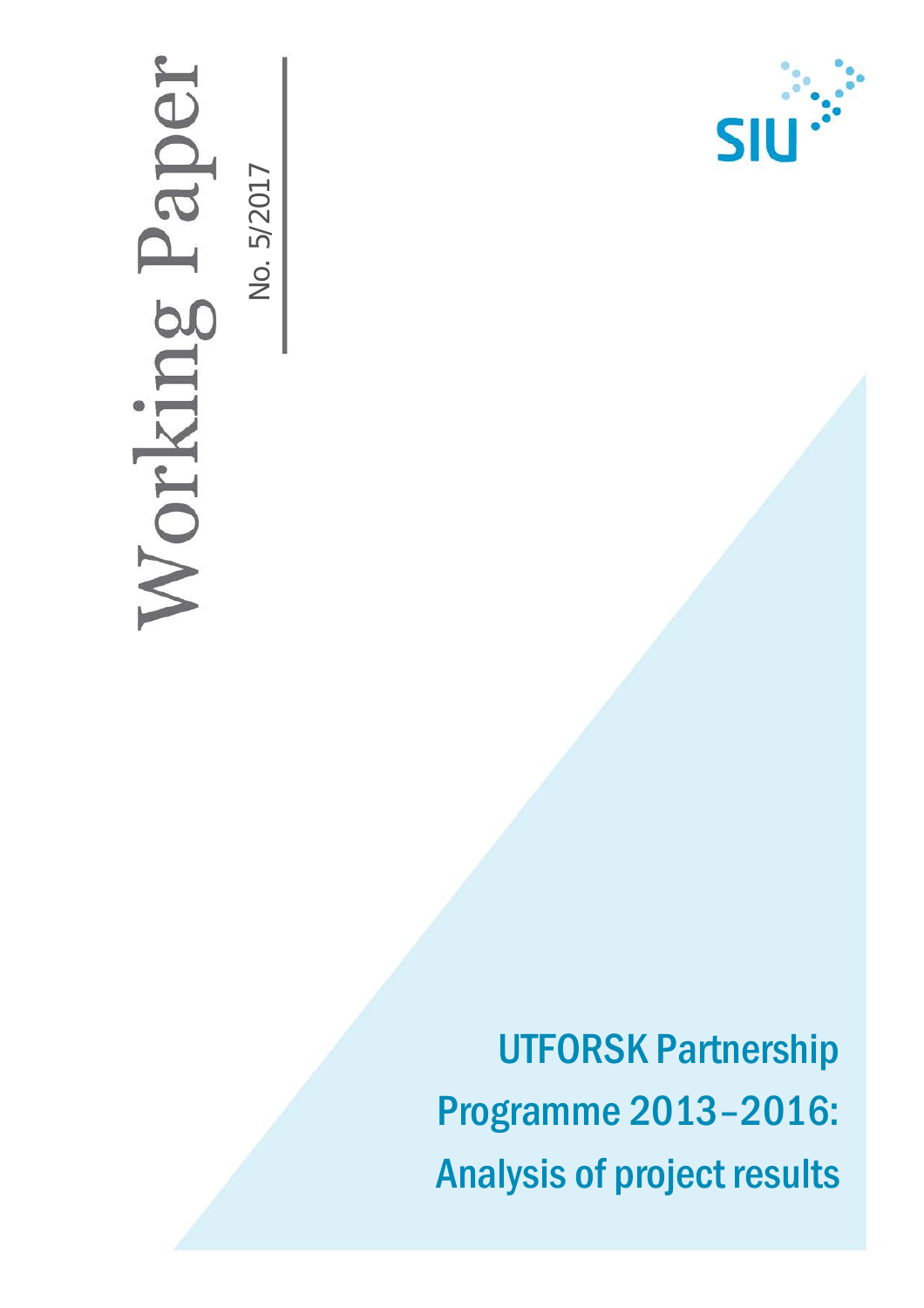**Published by** the Norwegian Centre for International Cooperation in Education (SIU) January, 2018

**Executive Editor:** Ragnhild Tungesvik

**Author:** Hege Toje

ISSN 1893‐1065

ISBN 978-82-93017-74-5

The report can be downloaded at www.siu.no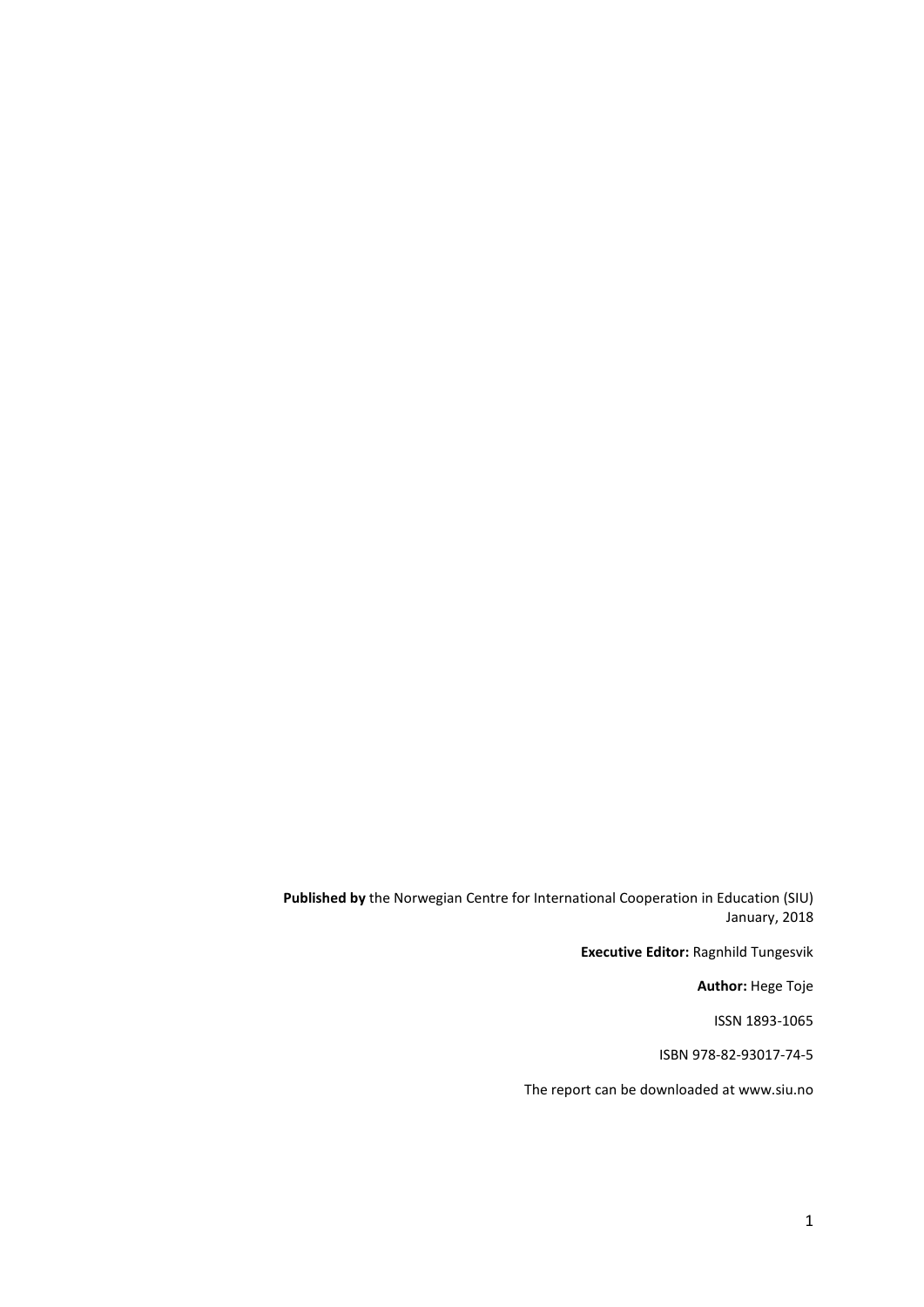# <span id="page-2-0"></span>**Preface**

This report reviews the pilot period of the UTFORSK Partnership Programme that ran from 2013 to 2016. UTFORSK (2013-2016) targeted research collaborations funded by the Research Council of Norway in Brazil, Russia, India, China, South Africa and Japan. The aim of the programme was to use research as a basis for educational cooperation. Judging by a total of sixty-nine applications in two separate calls, UTFORSK has been well received in the higher education sector. The UTFORSK (2013-2016) portfolio consisted of sixteen projects. The largest concentration of projects was in partnerships with Chinese HEIs (seven projects), and most of the projects in the portfolio (thirteen projects) involved universities. The UTFORSK portfolio covered a wide range of academic disciplines, from linguistics, pedagogy and political science research to physics, biology and energy/climate research. Natural sciences, technology and engineering were the most strongly represented disciplines, constituting just under half of the projects. The UTFORSK pilot phase was jointly administered by SIU and the Research Council of Norway.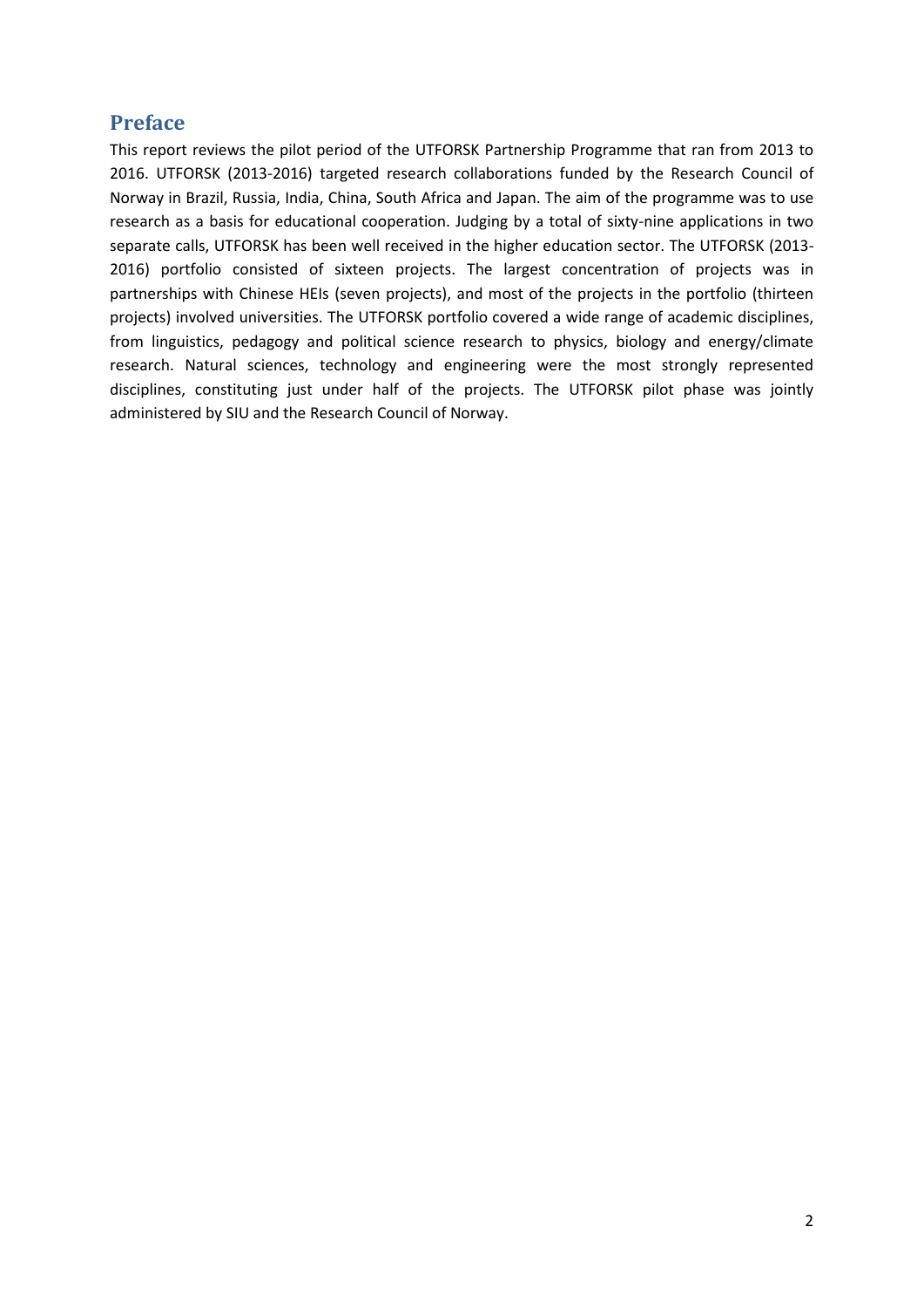# <span id="page-3-0"></span>**Contents**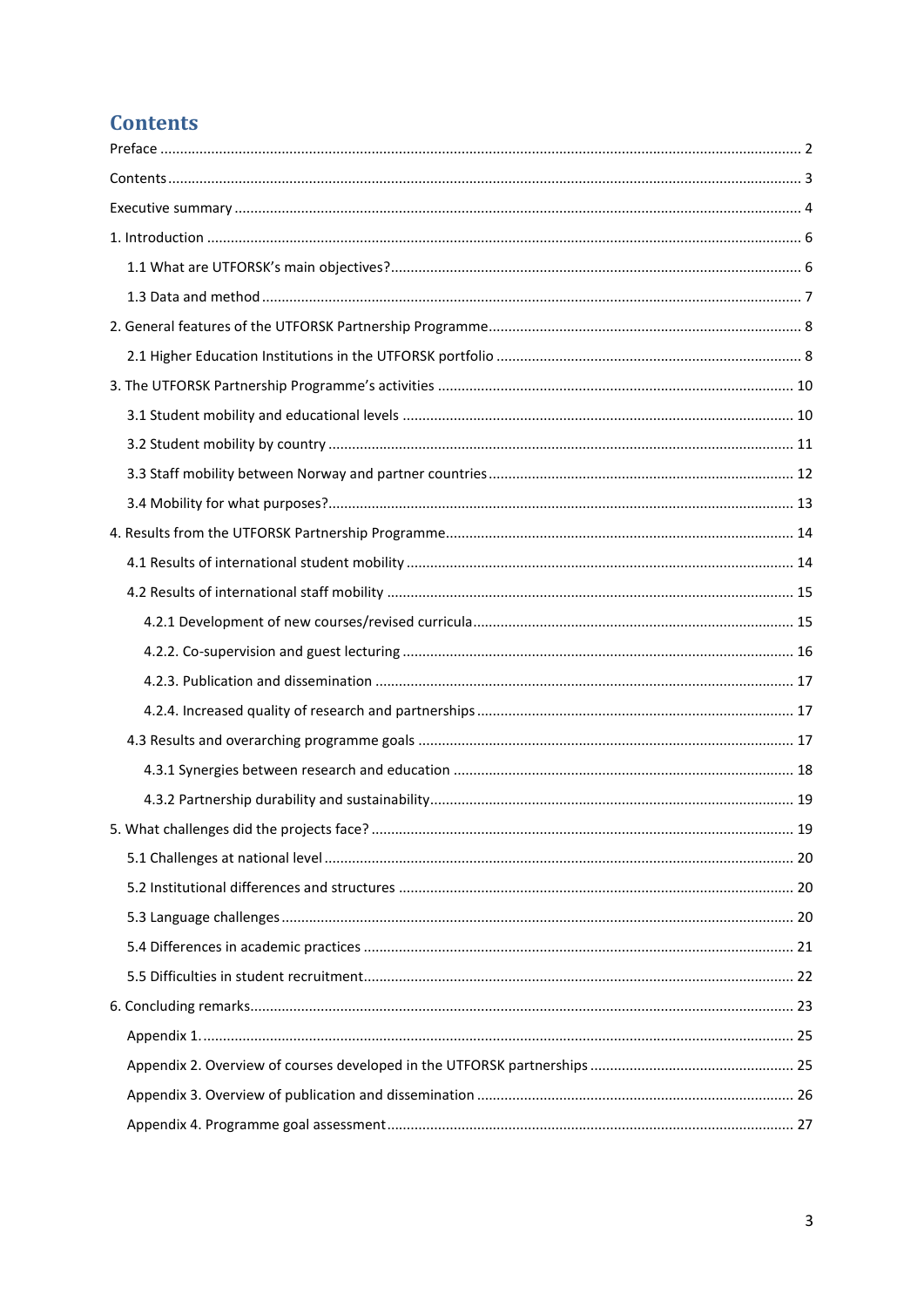# <span id="page-4-0"></span>**Executive summary**

This review shows that the UTFORSK partnerships have been productive in most respects and accomplished good results throughout the project period. The programme has stimulated the expansion of research partnerships to the field of education, which has resulted in new courses, revised curricula, joint supervision and new teaching methods. A high number of students have travelled for the purpose of education through the partnerships. UTFORSK has also allowed research collaborations to extend their time frame and, therefore, also improve their output in the realm of research. This has enabled the majority of partnerships to strengthen their collaboration and find new ways of collaborating in the future.

- The qualitative data in the project reports clearly show that linking research activities to educational activities is found to be both productive and rewarding. It serves to generate and maintain scholarly networks, increases the research capacity of the collaboration and it motivates students and provides them with important skills, experience and knowledge. The projects also report a higher rate of research publication activity as a consequence of UTFORSK. The ratio of total scientific publications is seven per project.
- Thirteen courses were developed on the basis of an UTFORSK research collaboration. Seven of the courses are at master's level, four are PhD courses, one is at bachelor's level, and one combines master's and PhD levels. Six of these were larger courses worth 10–15 ECTS, while seven were smaller courses worth 1–3 ECTS. Fifteen of sixteen projects developed teaching tools based on the cooperation. Fourteen of the projects used the research collaboration actively to revise the curricula of existing courses.
- A total of 270 students have travelled on the basis of partnerships formed by sixteen research collaborations financed through UTFORSK to Brazil, South Africa, China, Japan, India, Russia and Norway for longer or shorter periods. The UTFORSK programme's performance, as regards the programme objective of student mobility, is very good.
- Student mobility between Norway and China dominates the statistics. The highest percentage of student exchanges in UTFORSK are short term, with 234 students visiting partner countries for three months or less. Mobility is mainly concentrated at master's and PhD levels, and intensive courses are the most dominant form of student mobility. Master's students make up the highest percentage of mobility from Norway to partner countries.
- Overall, student mobility under the UTFORSK programme is fairly well balanced. A balance in inward and outward student mobility indicates balanced partnerships. It signals mutual investment and mutual educational interest, which is essential to the sustainability of the collaboration. In nine of the ten projects<sup>[1](#page-4-1)</sup>, the project has contributed to a broadening and formalising of the partnership and resulted in plans for future collaboration. Six of the ten projects have already secured new funding for their collaboration. UTFORSK has thus succeeded in its objective of strengthening institutional partnerships that will last beyond the UTFORSK project period.

l

<span id="page-4-1"></span> $1$  These data are only available for those projects that are finalised, currently ten projects.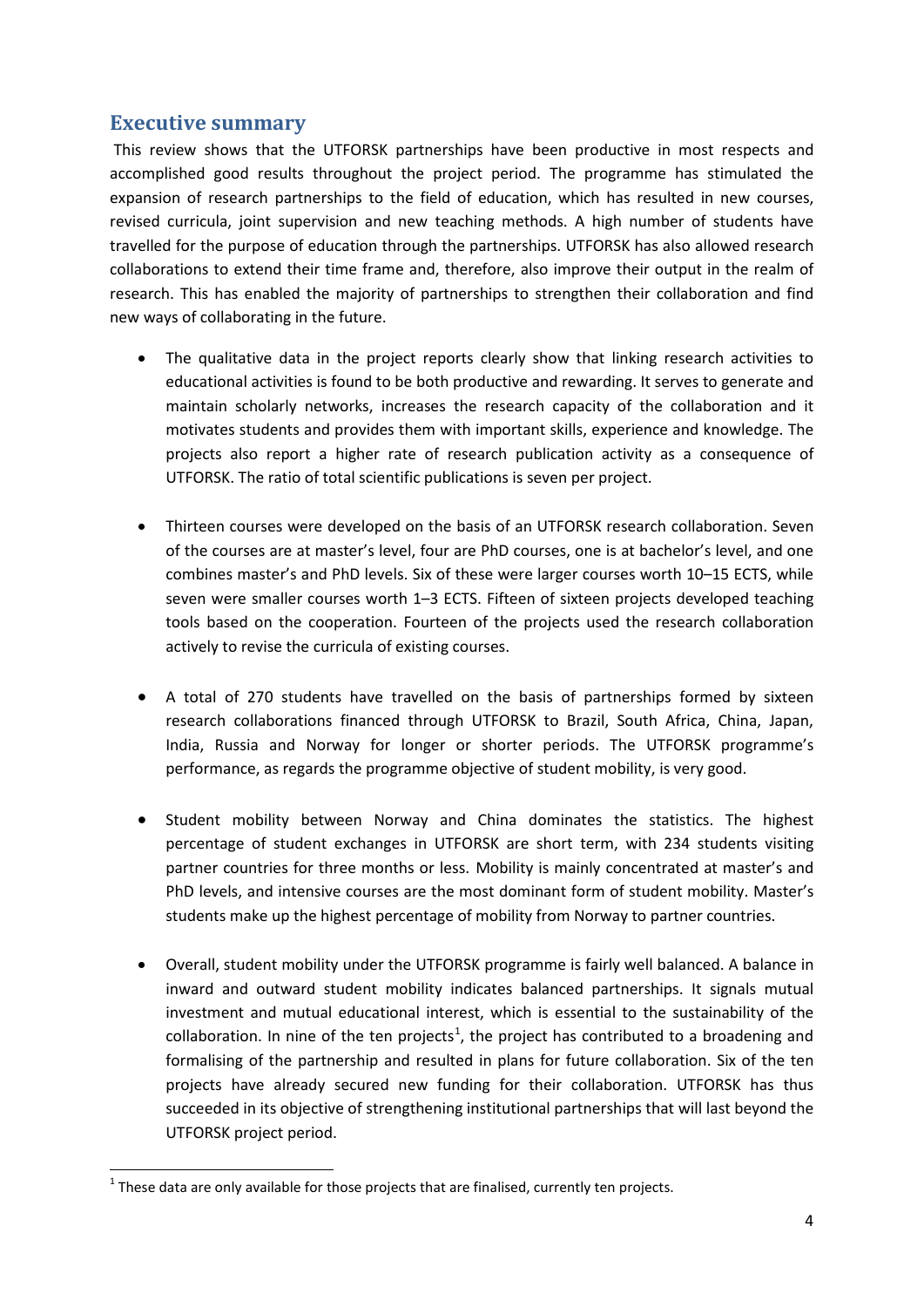- There has been more student mobility than staff mobility in the majority of projects in the UTFORSK portfolio. This shows a high level of student involvement in the UTFORSK programme. The programme has succeeded in reaching its overall aim of linking educational activities embedded in student mobility to partnerships based on research collaborations. All of the projects had joint supervision, close to all of the projects included students in research workshops and seminars, and thirteen of sixteen projects included the students in data collection.
- Six of the projects had a concentration of student mobility and educational activity at PhD level. Since PhD students are both researchers and students, the programme risks student involvement being limited to arenas that already include PhD students. We can see from the report that there is a risk of more lasting educational structures remaining underdeveloped in such projects.
- The implicit assumption of the programme has been that educational quality is improved by simply linking education to research activities. However, findings in this report suggest that the organisational and pedagogical framework relating to student mobility plays an important role both in developing educational quality and in increasing student mobility. The translation of research to high quality educational frameworks requires systematic attention.
- In total, UTFORSK has financed 176 staff mobility stays through the partnerships. Mobility from Norway is almost twice as high as mobility from the respective partner institutions abroad. One source of this imbalance is differences in the educational workload for the academic partners in some of the Panorama countries, particularly China and Japan.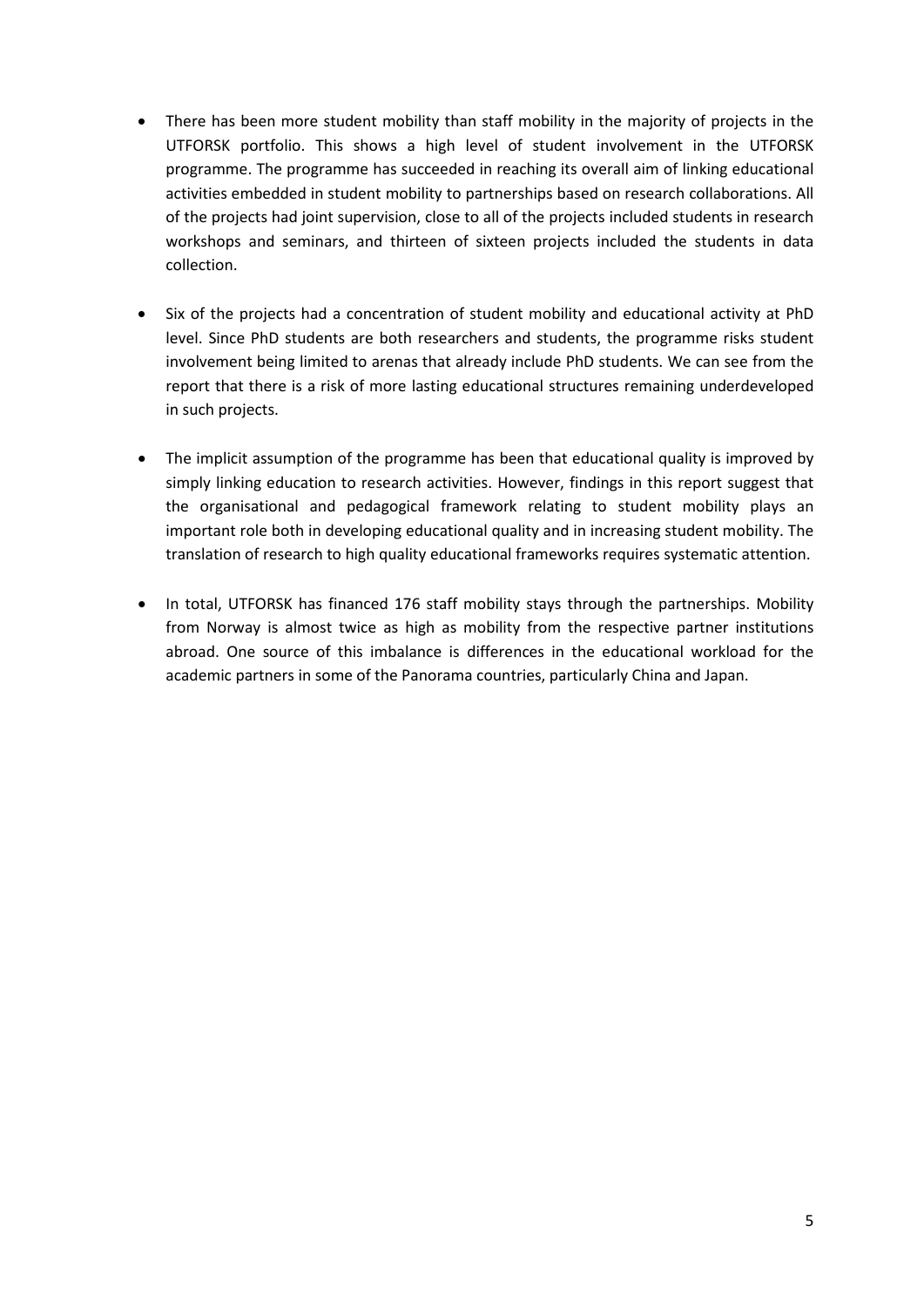# <span id="page-6-0"></span>**1. Introduction**

The UTFORSK Partnership Programme was funded by the Norwegian Ministry of Education and Research and administered by the Norwegian Centre for International Cooperation in Education (SIU) together with the Research Council of Norway (RCN). The overall aim of the programme is to enhance long-term cooperation in higher education with the countries encompassed by the Norwegian Government's Panorama strategy<sup>[2](#page-6-2)</sup>: Brazil, China, India, Japan, Russia and South Africa. UTFORSK supports academic partnerships based on mutual, strategic interests of the partner institutions, and aims to enhance the quality of international cooperation in education by encouraging integration with research collaborations and involving non-academic partners.

In the pilot phase of the Programme (2013–2016), the overall aim of UTFORSK was to stimulate the development of international cooperation in education based on existing international research collaborations. Furthermore, only applicants with previous or ongoing research collaborations funded by RCN with partners in Brazil, China, India, Japan, Russia or South Africa were eligible for support. Two separate calls were issued in the pilot phase with NOK 8 million in the 2013 call and 6,4 million NOK in the 2014 call. The total financial framework of the programme period was NOK 14,6 million. A total of 16 projects received financial support: eight three-year projects in 2013 and eight two-year projects in 2014.

The aim of this report is to review the project portfolio from the pilot phase of UTFORSK in order to identify lessons learned and best practice from the projects, and how the cooperation has developed in terms of activities and results during the period.

# <span id="page-6-1"></span>1.1 What are UTFORSK's main objectives?

 $\overline{a}$ 

The main objectives for the UTFORSK Partnership Programme given in the calls from 2013 and 2014 were the following:

- to increase the number of international collaborative relationships involving both research and higher education activities
- to increase the number of international collaborative relationships involving research, higher education activities and increased mobility of students and academic staff between Norway and the partner countries
- to include student participation in international research projects
- to contribute to increasing the number of joint study programmes and/or joint degrees between Norwegian HEIs and HEIs in the partner countries
- to strengthen the institutional cooperation between Norwegian HEIs and HEIs in the partner countries and create partnerships that will last beyond the UTFORSK project period

In the 2014 call, the first programme objective was extended to include collaboration with private and public enterprises;

<span id="page-6-2"></span><sup>&</sup>lt;sup>2</sup> While the pilot phase of UTFORSK precedes the Panorama strategy (2016-2020), it reflects the ambitions of the strategy. UTFORSK is one of the key instruments under the Panorama strategy for promoting bilateral cooperation in higher education and research with Brazil, China, India, Japan, Russia and South Africa (https://www.regjeringen.no/en/dokumenter/panorama/id2457714/).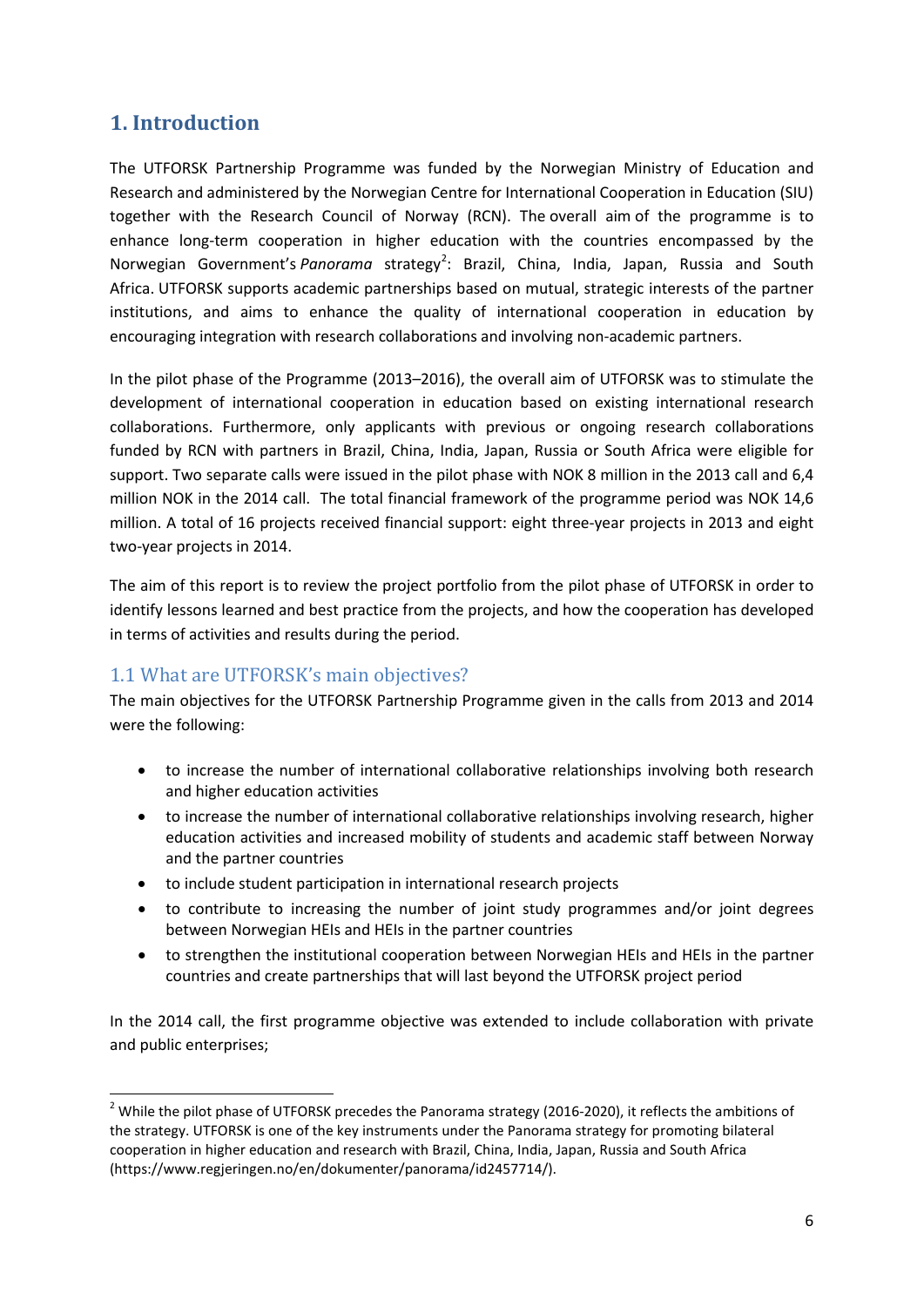• to increase the number of international collaborative relationships involving both research, higher education and enterprises in the public and private sectors.

The programme mainly targeted educational cooperation at master's and PhD levels. The programme's overall goals rested on two main assumptions. Firstly, that developing educational cooperation based on existing research collaborations would serve to increase the efficiency of establishing educational cooperation. Using research collaborations as a starting point was also seen as a means of improving educational quality by linking teaching, supervision and the development of courses to ongoing international research. Secondly, that expanding the areas of cooperation to education would strengthen the institutional linkages and durability of the partnerships with the strategic countries that UTFORSK targets. Educational cooperation with the BRICS countries prior to the initiation of UTFORSK was found to be less developed compared to research collaborations with the same countries.

In sum then, the UTFORSK partnership programme aims to improve the quality of international cooperation in higher education and research and to strengthen long-term institutional cooperation with strategic partner countries.

# <span id="page-7-0"></span>1.3 Data and method

The main sources of data for this report are the calls for applications, project documents and the annual project reports. Of the eight projects allocated funding in 2013, five have submitted their final project reports. Of the eight projects that received funding in 2014, five have submitted their final project reports. We therefore have complete data for ten projects.<sup>[3](#page-7-1)</sup>

Some of the aspects investigated in this report, such as "main challenges", "synergies between research and education" and "added value", are questions that were posed in the final project reports, and consequently, this information is only available for ten of the projects. In addition, this review includes information based on interviews with four of the project coordinators.<sup>[4](#page-7-2)</sup>

The project report data also contain project-assessment parameters to access the project coordinators' views on the results of the collaboration. The project coordinators were asked to use the scale 1–5 (1 is "to a small extent" and 5 is "to a great extent") on a set of pre-defined result parameters. These were arranged under three different headings:

- Assessment of contribution to programme goals
- Synergies between research and education
- Increased collaboration involving enterprises in the public and private sectors

Asking the project coordinator to assess what the project has achieved meant asking someone who is well-informed about the project, but who also has vested interests in communicating its success. While you cannot do away with this dimension of self-interest in reporting, the report scheme is structured in a way that invites the project coordinator to reflect on synergies, added-value, delays and challenges in the project in narrative form before assessing the parameters of the

 $\overline{a}$ 

<span id="page-7-1"></span> $3$  The remaining projects will submit their final reports in 2018.

<span id="page-7-2"></span><sup>4</sup> The project leaders of the following projects were interviewed: UTF-2013/10070, UTF-2014/10032, UTF-2013/10136, UTF-2013/10018.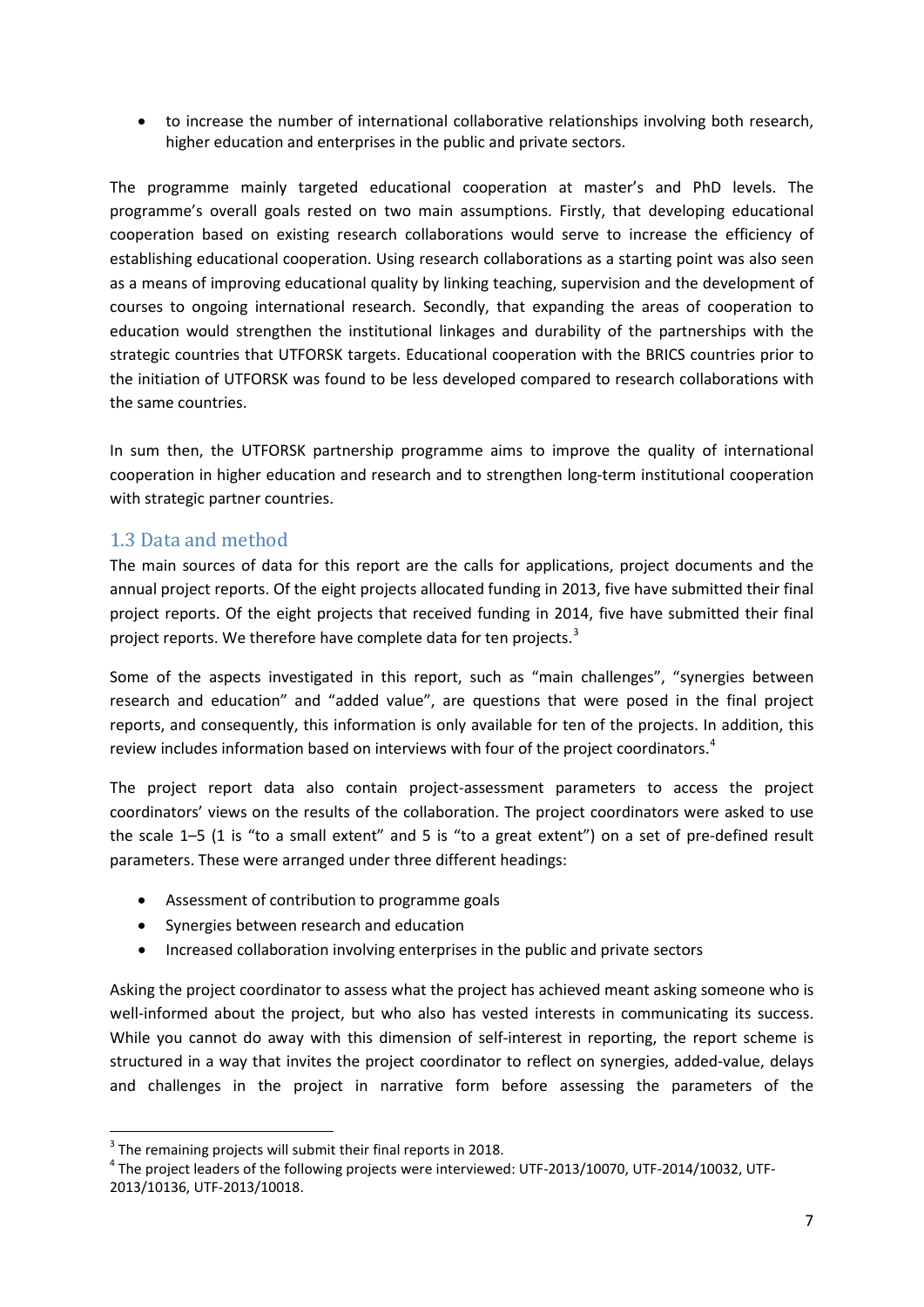abovementioned headings. This contributes somewhat to strengthening the realism of the assessment. The results from this overall project assessment will be presented as part of the data material under relevant sub-headings.

# <span id="page-8-0"></span>**2. General features of the UTFORSK Partnership Programme**

The pilot phase of the UTFORSK programme ran from 2013 to 2016 and encompassed two calls for applications. In the call issued in 2013, each project could be allocated a maximum of NOK 1.5 million over a three-year period, while the call issued in 2014 had a maximum allocation of NOK 800,000 per project over a two-year period. The total budget for the two calls was NOK 16 million.

In 2013, UTFORSK received forty applications, and eight were allocated financial support for three years**.** The allocation rate is one out of five applications (allocation rate of 20percent). The call issued in 2014 received twenty-nine applications, and eight projects were allocated financial support for two years. Approximately one out of four projects received support (allocation rate of 27 percent). Given that UTFORSK privileged research environments with ongoing research collaborations funded by RCN in a limited number of countries, we consider the interest in the programme to be good.

| Call         | <b>Brazil</b> | <b>Russia</b> | Japan | <b>South Africa</b> | <b>India</b> | <b>China</b> |
|--------------|---------------|---------------|-------|---------------------|--------------|--------------|
| 2013         |               |               |       |                     |              |              |
| 2014         |               |               |       |                     |              |              |
| <b>Total</b> |               |               |       |                     |              |              |

Table 1: *Overview of project distribution in the Panorama countries*

# <span id="page-8-1"></span>2.1 Higher Education Institutions in the UTFORSK portfolio

A review of the UTFORSK project portfolio (2013-2016) shows that the majority of projects in UTFORSK were based at universities. The University of Oslo (UiO) and Norwegian University of Science and Technology (NTNU) had the highest concentration with three projects each (Table 2). Three of the projects were located at two university colleges, Oslo and Akershus University College of Applied Sciences (HiOA) and Western Norway University of Applied Sciences (HVL, formerly HiB).

There were sixteen different main partners in the UTFORSK portfolio; seven in China, two in India, two in Brazil, one in South Africa, two in Japan, and two in Russia. None of the institutional partnerships were identical, even in the case where the same HEI in Norway had received funding through UTFORSK for two partnerships in the same country.

The UTFORSK projects represented a balanced set of academic disciplines (Appendix 1). UTFORSK contains projects that range from linguistics, pedagogy and political science research to physics, biology and energy/climate research. Just under half of the projects in the UTFORSK portfolio fell within the fields of natural sciences, technology and engineering.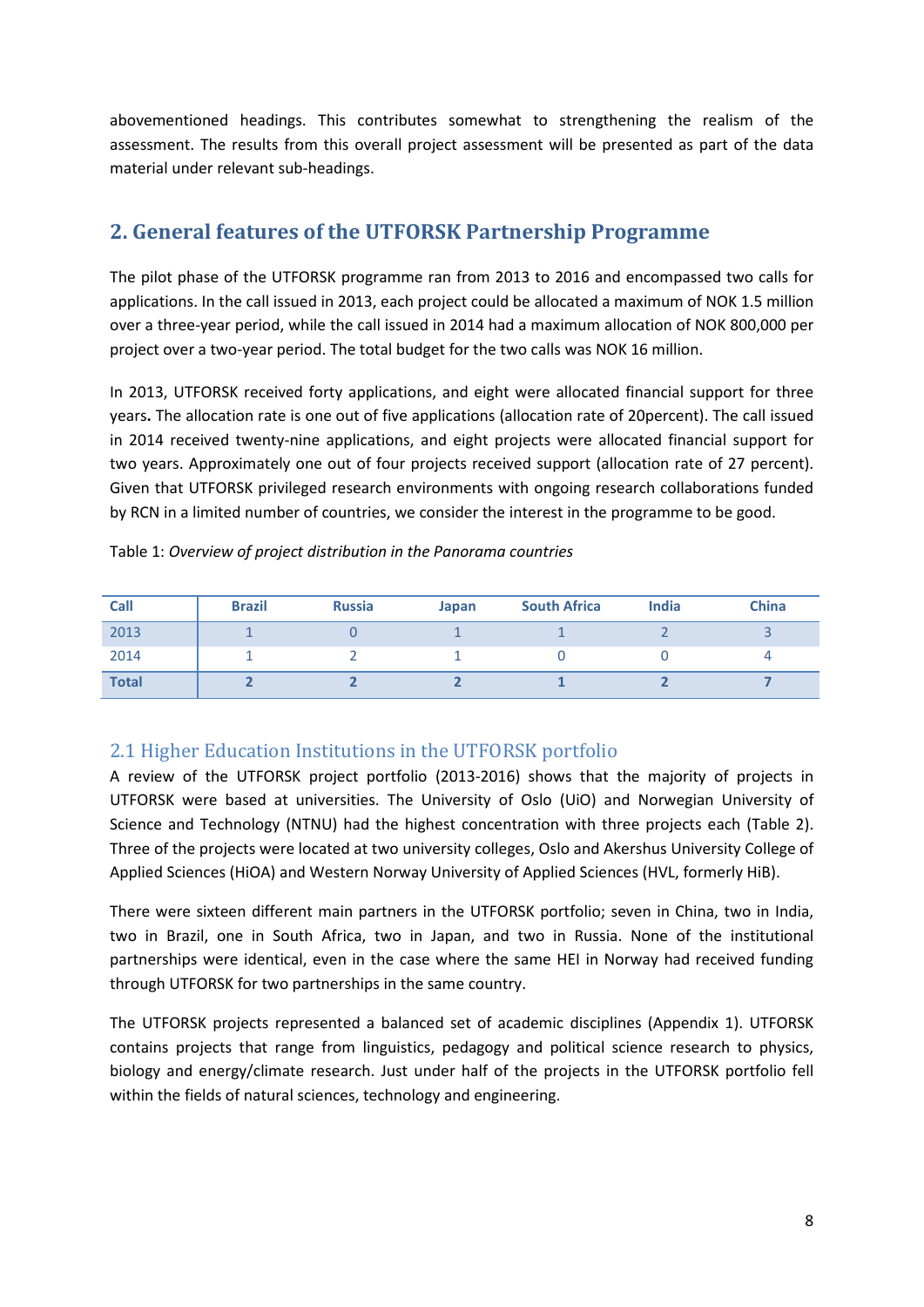# Table 2: *Higher Education Institutions, partner countries and disciplines in UTFORSK*

| <b>Norwegian Higher Education Institutions</b>                     | <b>Numbers</b><br>of projects | <b>Countries</b>          | <b>Disciplines</b>                                                           |
|--------------------------------------------------------------------|-------------------------------|---------------------------|------------------------------------------------------------------------------|
| University of Oslo (UiO)                                           | $\overline{3}$                | Japan, India and<br>China | Physics, Political<br>Science, Computer<br><b>Sciences</b>                   |
| University of Bergen (UiB)                                         | 2                             | China (2)                 | Clinical medicine,<br><b>Ecology and</b><br>Environmental<br><b>Sciences</b> |
| Norwegian University of Science and Technology<br>(NTNU)           | $\overline{3}$                | China, Brazil (2)         | Mechanical<br><b>Engineering, Sports</b><br>Science, Physics                 |
| The Artic University of Norway (UiT)                               | 2                             | Russia, Japan             | Linguistics and<br>Languages, Marine<br><b>Technology</b>                    |
| Norwegian University of Life Sciences (NMBU)                       | $\overline{2}$                | China, India              | <b>Ecology and</b><br>Environmental<br>Sciences, Veterinary<br>Medicine (2)  |
| <b>Nord University</b>                                             | 1                             | <b>Russia</b>             | <b>Economics</b>                                                             |
| Western Norway University of Applied Sciences<br>(HVL)             | $\mathbf{1}$                  | China                     | <b>Educational Sciences</b><br>and Pedagogy                                  |
| Oslo and Akershus University College of Applied<br>Sciences (HiOA) | 2                             | South Africa,<br>China    | <b>Educational Sciences</b><br>and Pedagogy (2)                              |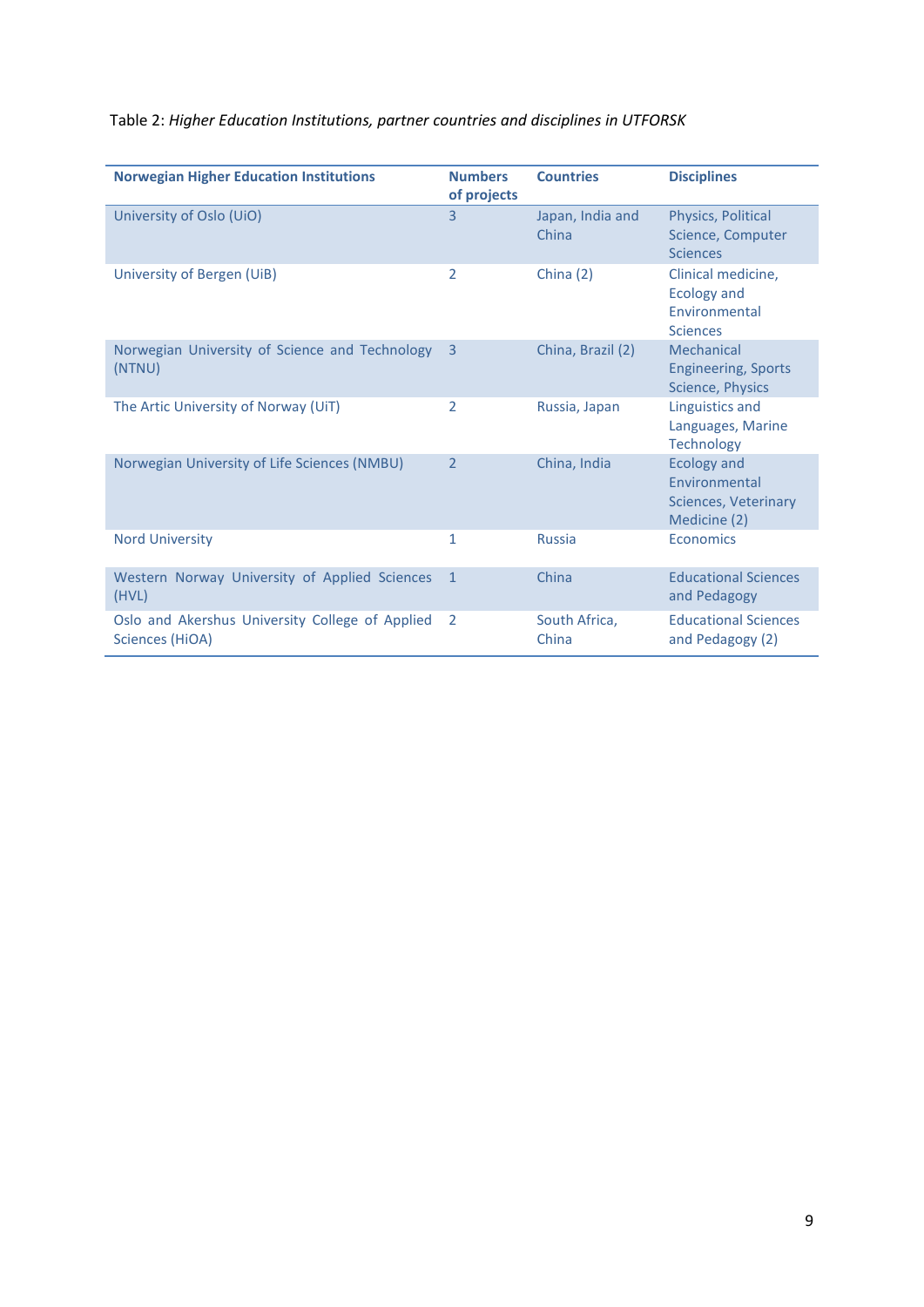# <span id="page-10-0"></span>**3. The UTFORSK Partnership Programme's activities**

The following section analyses the level, form and pattern of activities in UTFORSK. This review attempts to differentiate between the activities financed by the programme and the results that these activities have generated. Section 3 looks at the quantities and forms of staff and student mobility that have taken place as part of UTFORSK. Section 4 analyses the output of this mobility. Both section 3 and 4 also include textboxes that provide short examples of best practice and lessons learned.

# <span id="page-10-1"></span>3.1 Student mobility and educational levels

A main aim of the UTFORSK Programme was to increase student and staff mobility between Norway and the strategic countries. Considering that the portfolio only contains sixteen projects, the amount of student mobility tied to research collaborations is high. The overall performance of UTFORSK programme in relation to its programme objective of student mobility is therefore very good.

Table 5 show that there is a quite good balance between student mobility to and from Norway: 141 students travelled from Norway and 129 students travelled to Norway. The majority of students from Norway are master's students, followed by bachelor's students. The number of bachelor's students travelling from Norway is almost twice the number of bachelor's students coming to Norway.

| <b>Mobility</b>    | <b>Bachelor</b> | <b>Master</b> | <b>PhD</b> | <b>Total</b> |
|--------------------|-----------------|---------------|------------|--------------|
| <b>From Norway</b> | 49              | 58            | 34         | 141          |
| <b>To Norway</b>   | 24              | 63            | 42         | 129          |
| <b>Total</b>       | 73              | 121           | 76         | 270          |

However, it is more correct to say that the projects financed by UTFORSK were primarily focused at master's and PhD levels (Table 5). The exchange of bachelor's students is mainly concentrated in one specific project between a Norwegian and Chinese institution (see Textbox 1).

The percentage of students travelling from Norway under an UTFORSK project is higher for master's students than PhD students. Of the Norwegian students travelling abroad, the number of master's students is almost twice as high as the number of PhD students. The number of PhD students travelling to Norway is slightly higher than those travelling from Norway.

Women and men are close to equally represented in student mobility; there are slightly more men than women in the student mobility statistics both to and from Norway.<sup>[5](#page-10-2)</sup> However, if we look closer at the figures for the specific countries, student mobility between Japan to Norway is almost exclusively male. Male students also dominate mobility between Norway and Brazil, while female students dominate mobility between China and Norway. This may be attributed to differences in gender balance within the different disciplines.

l

<span id="page-10-2"></span> $<sup>5</sup>$  245 Male: 237 Female</sup>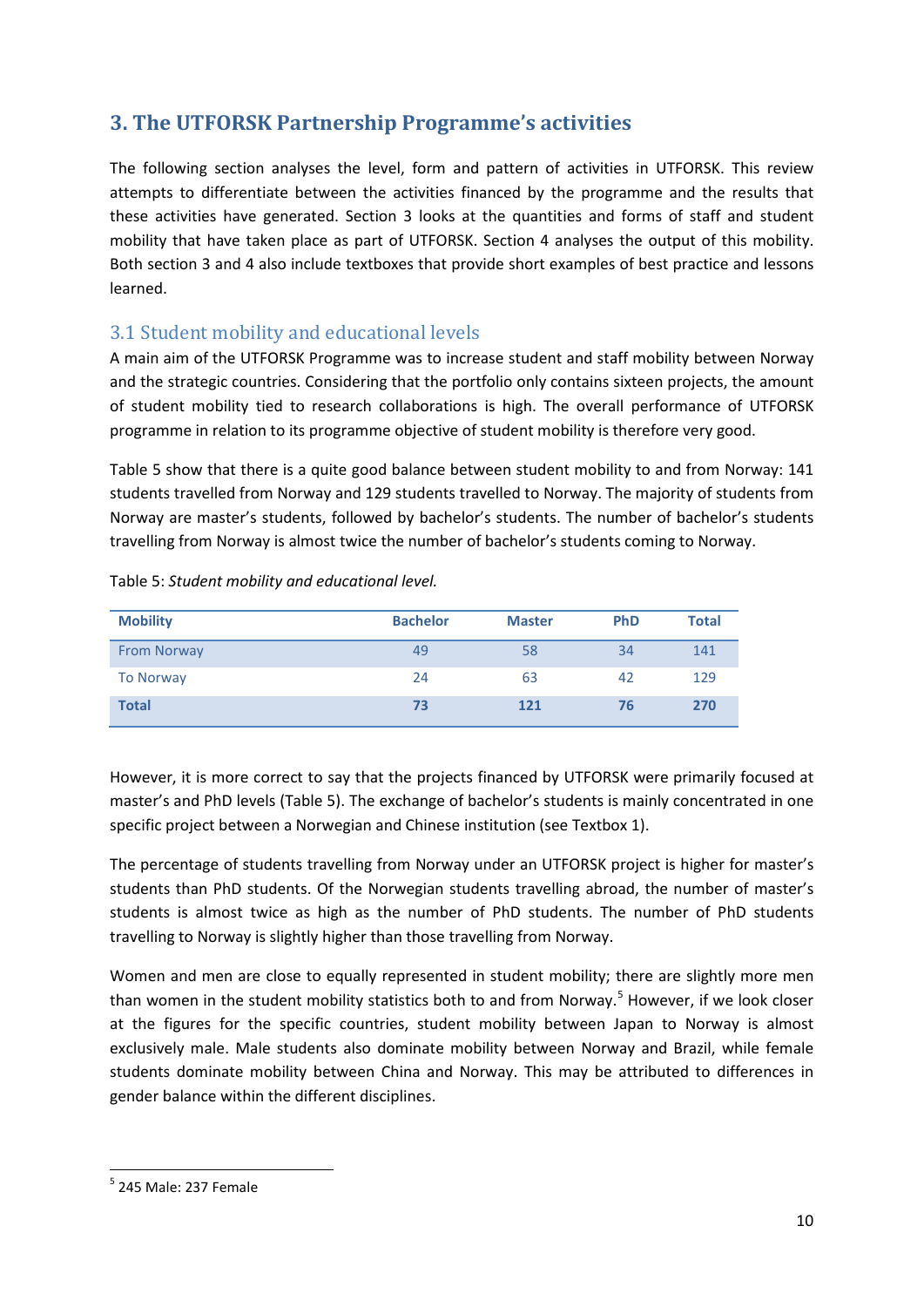# <span id="page-11-0"></span>3.2 Student mobility by country

Overall, student mobility in UTFORSK is fairly well balanced. This is a positive result for the UTFORSK programme. A balance in inward and outward student mobility can be seen as reflecting mutual investment and educational interest and thus a balance in the partnerships.

Most of the student mobility in UTFORSK is between Norway and China (Table 6). This is to be expected since almost half of the projects are based on partnerships with Chinese institutions. Student mobility from Norway to China is greater than student mobility from China to Norway, with 19 more Norwegian students visiting China. When examining the UTFORSK partnerships in the different countries, this pattern is found in the majority of the strategic countries. The exception is student mobility between Russia and Norway, where mobility to Norway is three times higher than mobility to Russia. [6](#page-11-1)

| <b>Countries</b> | Long-term mobility (over 3<br>months) |                              | <b>Short-term mobility (under 3</b><br>months) |                              | Total            | <b>Total</b>       |
|------------------|---------------------------------------|------------------------------|------------------------------------------------|------------------------------|------------------|--------------------|
|                  | <b>To Norway</b>                      | <b>From</b><br><b>Norway</b> | <b>To Norway</b>                               | <b>From</b><br><b>Norway</b> | <b>To Norway</b> | <b>From Norway</b> |
| <b>Brazil</b>    |                                       |                              | 6                                              | 8                            | 7                | 8                  |
| China            | 26                                    |                              | 44                                             | 88                           | 70               | 89                 |
| India            | ٠                                     |                              | 11                                             | 11                           | 11               | 11                 |
| Japan            | -                                     |                              | 18                                             | 16                           | 18               | 18                 |
| <b>Russia</b>    | 2                                     |                              | 10                                             | 4                            | 12               | 4                  |
| South Africa     | $\qquad \qquad -$                     |                              | 9                                              | 9                            | 9                | 9                  |
| <b>Total</b>     | 29                                    | 3                            | 98                                             | 136                          | 127              | 139                |

#### Table 6: *Student mobility – duration and countries*

 $\overline{a}$ 

Short-term mobility dominates student exchanges in UTFORSK, with 234 students visiting partner countries for three months or less. By comparison, only 32 students participated in exchanges longer than three months. Long-term mobility is dominated by student mobility to Norway. Only three Norwegian students had long-term educational exchanges in the partner countries. Short-term mobility is easier for the institutions to organise, and the recruitment of students is less demanding when the period in a faraway country is a few weeks rather than a semester.

<span id="page-11-1"></span> $6$  Imbalances in mobility to and from Norway: Brazil has a 14 percent higher student mobility from Norway, China has a 27 percent higher student mobility from Norway, and Russia has a 200percent higher mobility to Norway. In the case of India, South Africa and Japan, student mobility to and from Norway is balanced. In total, there is a 9.5 percent higher student mobility from Norway to the partner countries in UTFORSK.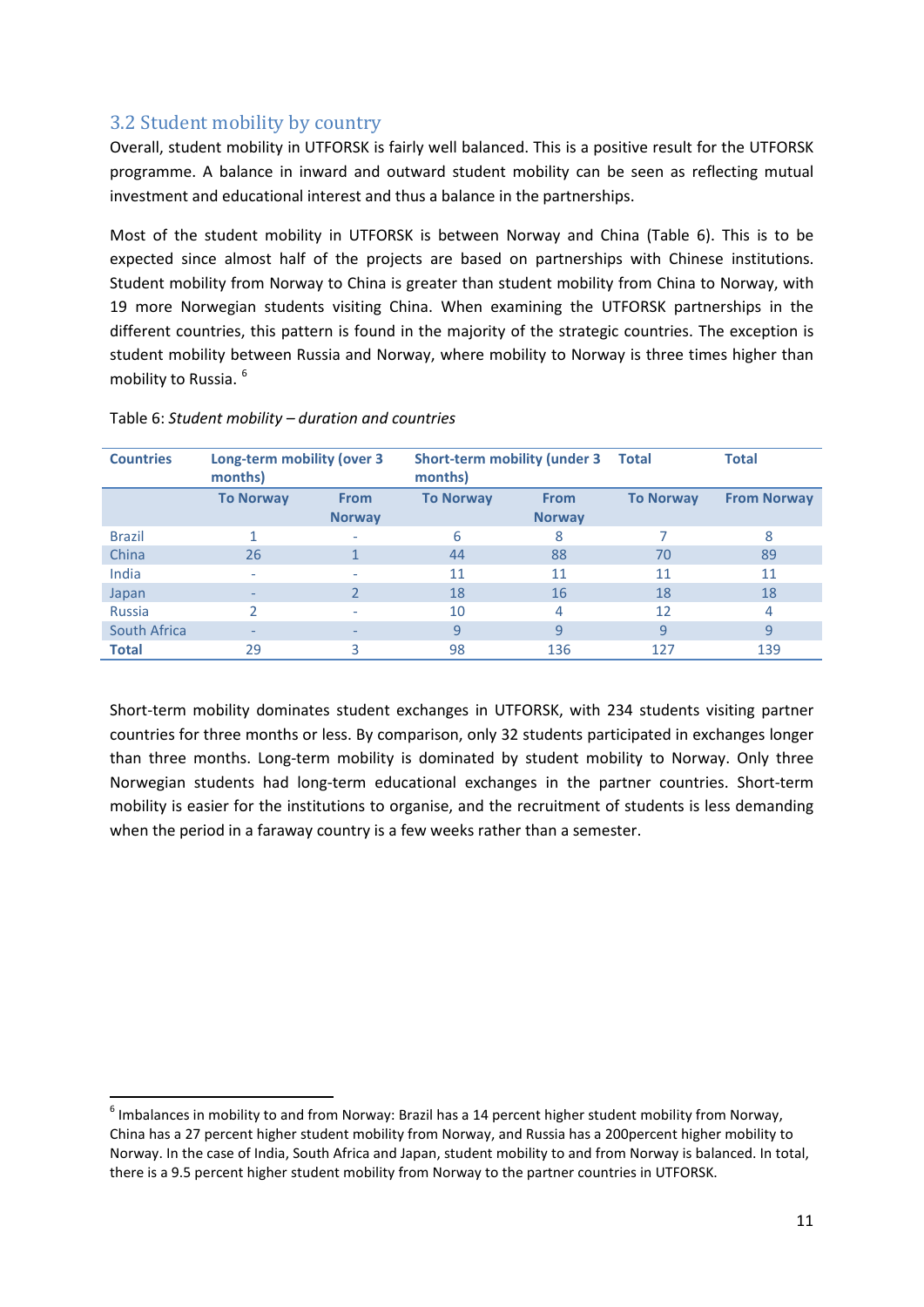#### *Textbox 1:* **A success story of large scale student mobility to China**

The collaboration between Western Norway University of Applied Sciences (HVL) and East China Normal University has been evolving since 2004 when they initiated a research collaboration with Norway. Their project "Fieldwork and research approaches in international Early Childhood Education" includes all aspects of the knowledge triangle with collaboration within the fields of research, education and internships. The project stands out in the UTFORSK portfolio as a particularly successful project in getting a substantial number of students on study exchanges between China and Norway. In the course of three years, forty-four Norwegian students spent six weeks in China, with courses and internships in Chinese kindergartens. Forty-two Chinese students came on study exchanges to Norway, and seventeen of these spent five months at HVL. The key to the success in terms of high student mobility numbers, according to the project coordinator Åsta Birkeland, was to make study exchanges to China obligatory as part of the course. Furthermore, the students travel together as a group with teachers from HVL to China. Birkeland stressed that the active supervision of the learning process by the Norwegian teachers during the exchange was vital to the learning output of the students. The presence of the teachers made it possible to prevent students from reinforcing stereotypes, rather than stimulating reflection and learning. These insights suggest that the organisational and pedagogical framework relating to student mobility plays an important role both in educational quality and in increasing student mobility.

# <span id="page-12-0"></span>3.3 Staff mobility between Norway and partner countries

The UTFORSK projects carried out in the pilot phase of the programme are based on existing research collaborations. In total, UTFORSK has financed 176 staff mobility stays through the partnerships. In contrast to student mobility, staff mobility from Norway is almost twice as high as that of the respective partner institutions abroad (Table 7). From the project reports, it can be seen that some of the projects found it difficult to organise staff mobility to Norway. The main explanation is that the partner institutions did not allow for long absences due to teaching responsibility. This imbalance of inward and outward staff mobility can be partly explained by this situation. For staff mobility we see that male mobility is twice as high as female within the partnerships. This is in contrast to the even gender balance for student mobility. The ratio between staff and student mobility is 176 (staff) to 273 (students). In other words, 1.5 students travelled under the programme per member of staff. Mobility figures for the projects show that:

- nine projects had a mobility ratio of two or more students per member of staff<sup>[7](#page-12-1)</sup>
- two projects had an average mobility of one student per member of staff
- five projects had a higher level of staff mobility than student mobility

Linking educational cooperation to ongoing research collaborations exposes the programme to a risk of financing staff mobility in research activities, with low student involvement. The majority of projects in the UTFORSK portfolio, however, have had higher student mobility than staff mobility. In other words, the programme has to a large extent succeeded in its objective of linking educational

<span id="page-12-1"></span> $^7$  Among the nine projects that had a mobility ratio of two or more students per member of staff, three projects had a ratio of three students per member of staff, and one project had a ratio of four students per member of staff.  $\overline{a}$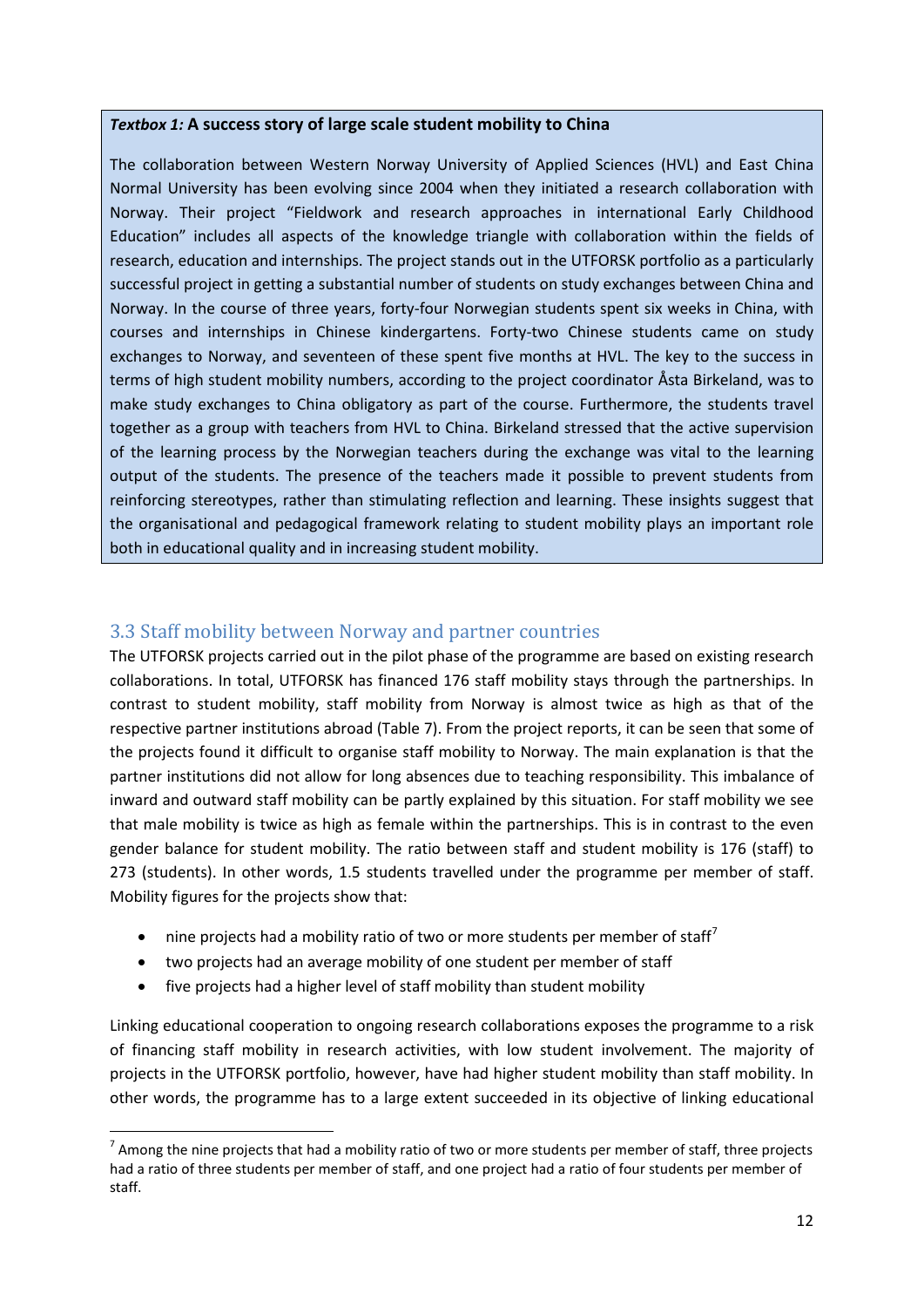activities (embedded in student mobility) to partnerships based on research collaborations. The fact that student mobility numbers are significantly higher than staff mobility numbers in the majority of projects shows a high level of student involvement in the UTFORSK programme.

| <b>Countries</b> | <b>To Norway</b> | <b>From Norway</b> |
|------------------|------------------|--------------------|
| <b>Brazil</b>    |                  | 22                 |
| China            | 27               | 59                 |
| India            | 3                |                    |
| Japan            | 11               | 21                 |
| Russia           | 11               |                    |
| South Africa     | 4                |                    |
| <b>Total</b>     | 59               | 117                |

#### Table 7: *Staff mobility by country*

## <span id="page-13-0"></span>3.4 Mobility for what purposes?

The dominant form of student mobility is related to intensive courses (Table 8). Students directly linked to ongoing research activities are few in number, with only twenty students (7 percent of the total student mobility). Student participation in research workshops and seminars also appears to be quite low; only 30 students are reported to have been mobile for joint seminars and workshops. However, the number of students participating is actually higher, since these numbers are based on mobility of students alone and do not include local students that do not need to travel to participate. Depending on the type of research activity and workshops, there may also be limits to the number of students that can be directly involved in the academic activities. All in all, it is difficult to assess by student mobility numbers alone the extent to which students have been included in ongoing research activities.

| <b>Forms of mobility</b>                                           | <b>Number of travels</b> | <b>Student/staff mobility ratio</b>                             |
|--------------------------------------------------------------------|--------------------------|-----------------------------------------------------------------|
| <b>Administrative visits</b>                                       | $13*$                    | Staff mobility                                                  |
| <b>Project planning</b>                                            | 27                       | Staff mobility                                                  |
| <b>Intensive courses</b>                                           | 95                       | <b>Student mobility</b>                                         |
| <b>Internships</b>                                                 | 7                        | <b>Student mobility</b>                                         |
| <b>Joint courses</b>                                               | 68                       | Staff and student mobility, ratio 21 (staff):<br>47 (students)  |
| Joint courses/ study<br>programmes/ degrees                        | 1                        | <b>Student mobility</b>                                         |
| Joint seminars/ workshops                                          | 130                      | Staff and student mobility, ratio 100 (staff):<br>30 (students) |
| Joint teaching and supervision                                     | 30                       | Staff and student mobility, ratio 29 (staff):<br>1 (student)    |
| <b>Semester mobility</b>                                           | 27                       | <b>Student mobility</b>                                         |
| <b>Students' participation in</b><br>research activities/ projects | 20                       | <b>Student mobility</b>                                         |

#### Table 8: *Forms of mobility*

\*Only three of the projects had administrative visits, and one project dominated with eleven of thirteen visits.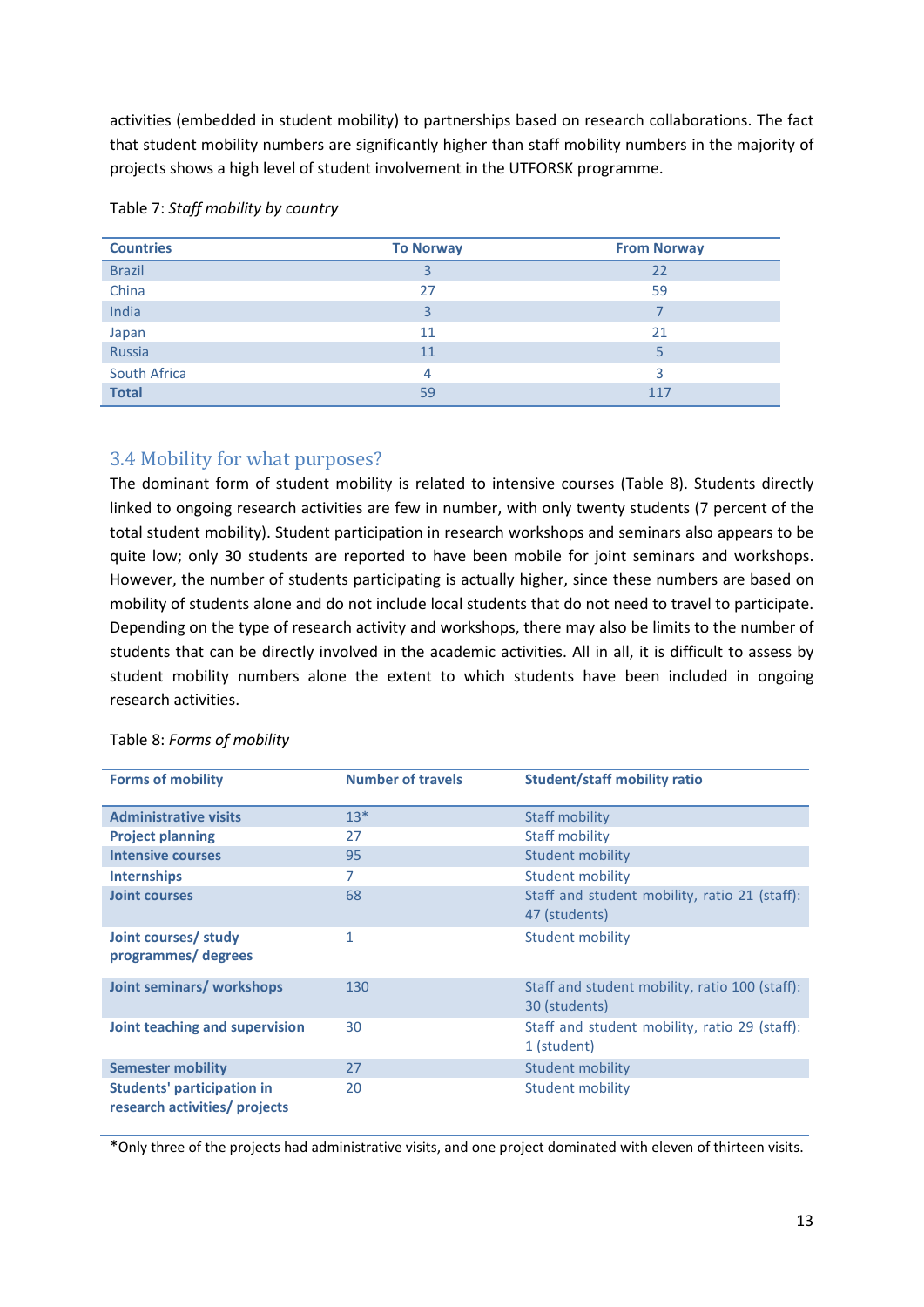Other data in the project reports show that UTFORSK has succeeded to a significant extent in its ambition to link research activities to educational activities. We see that the reported number of students participating in workshops and courses is much higher than the student mobility numbers indicate. <sup>[8](#page-14-2)</sup> In the project assessment, eleven of sixteen project coordinators use the highest score (5= to a great extent) to represent the extent to which the projects had increased collaborations involving both research and higher education activities. The majority of projects have included students in research activities:

- Fifteen of sixteen projects report to have included students in workshops and seminars and twelve of the projects used the two highest scores to rate the projects' performance in this regard.
- Thirteen of sixteen projects report having included students in data collection and ten of the projects rated their performance with the two highest scores (4 and 5).

In sum, most of the projects in the UTFORSK portfolio report that they have included students in research activities and research arenas.

# <span id="page-14-0"></span>**4. Results from the UTFORSK Partnership Programme**

The previous section has shown the amounts, forms and directionality of mobility that has taken place under the programme, but what have these travels produced in terms of results? The following section looks at the projects' results in the form of student learning output, course development, research publication, co-supervision and guest lecturing.

# <span id="page-14-1"></span>4.1 Results of international student mobility

A variety of added value and outputs are described in the project reports. We must keep in mind, however, that these answers represent the perspective of the project coordinator. The students' experiences are not directly accessed. At the same time, we do get an impression of what may constitute educational value for the students, seen from the perspective of the teaching faculty. The project coordinators highlight the following areas of improved learning output for the students:

*Increased quality of education: generic skills and perspectives*

- Improved intercultural perspective
- A broadening of educational and disciplinary perspectives
- Stronger international orientation

l

- International experience as an asset for future employment
- Increased English skills and improved ability to access and navigate more efficiently in scholarly literature in English
- Improvement of verbal communication in English through the active adaptation and translation of knowledge in communication
- Increase in international student mobility and an increased interest in studies abroad at the HEIs

<span id="page-14-2"></span> $8$  It is not, however, possible to generate statistics from these numbers in Espresso.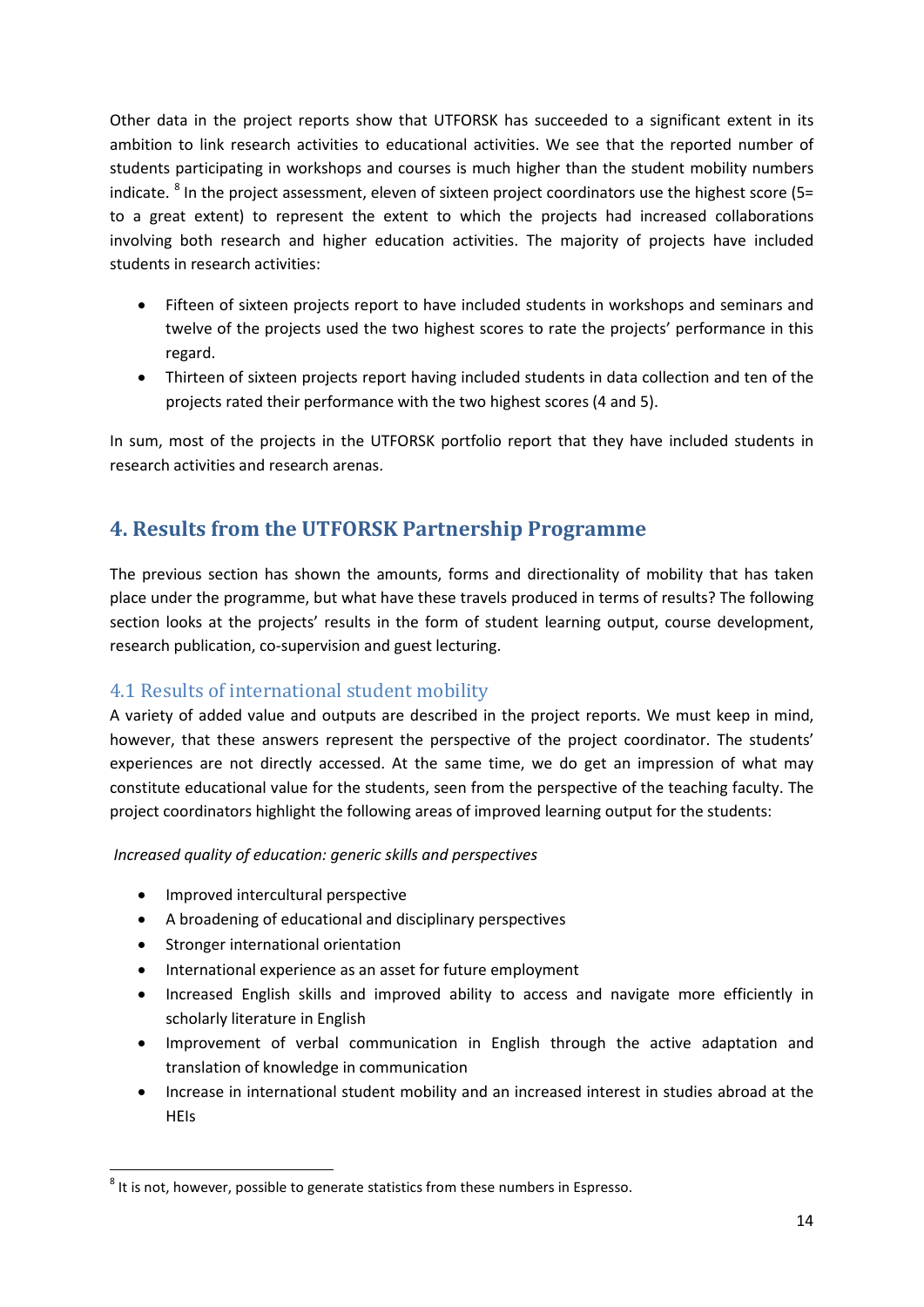The project reports show that disciplinary knowledge was broadened for the students. For instance, one project coordinator engaged in a collaboration within the field of technology observed an increased awareness among the students of the limits of transferability of technological solutions when infrastructure works differently from country to country. The students and scholars were also exposed to differences that stimulated reflection on the pros and cons of the different educational systems in the partnerships. In sum, the students who travelled under the UTFORSK programme have, according to their teachers, developed important generic competences comprising language skills, and intercultural reflection and communication. Student mobility is also attributed to the effect of increased awareness among other students of the opportunities student exchanges provide.

Five of the projects included cooperation with private and public organisations and all of these used the two highest scores to rate their performance in relation to having master's and PhD theses that addressed needs in the public and private sectors. Three of the projects reported having had student internships. The results of this educational component, however, are difficult to assess from the project data.

## <span id="page-15-0"></span>4.2 Results of international staff mobility

We see that a large number of scholars have had a stay at their partner institution during the UTFORSK project. What kind of results do we see from the activities they have engaged in during their stay?

#### <span id="page-15-1"></span>**4.2.1 Development of new courses/revised curricula**

One important way research can be actively used to improve the quality of education is through the development of new courses (see Textboxes 2 and 3). In UTFORSK (2013-2016), thirteen courses were developed on the basis of the research collaborations. Seven of the courses are at master's level, four are PhD courses, one is at bachelor's level, and one combines master's and PhD levels (Appendix 2). Six of these were larger courses worth 10–15 ECTS, while seven were smaller courses worth 1–3 ECTS.

It is worth noting, however, that these courses were developed by just seven of the projects, which constitutes less than half of the UTFORSK portfolio. However, the general assessments of the projects show that twelve of sixteen projects have developed joint courses. The project reports also suggest that the joint course activity is higher than that shown in the list in Appendix 2. We find that, while the project coordinators have reported on the activity of joint courses for the purpose of budgets, not all of them have listed the joint courses in the project results. The reason for this discrepancy is not clear. One explanation may be that the project coordinators have only reported the courses that are formally allocated ECTS.

Some of the projects in UTFORSK that are mainly concentrated at PhD level appear to have opted for educational activities limited to the research project and do not seem to have prioritised developing more long-term educational collaborative structures.

However, project coordinators report that the collaboration has improved the quality of education through revised curricula, guest lectures and seminars, and new courses offered in English at their institution. The data show that country contexts provided special assets for research and teaching (see Textbox 2). New teaching models were also introduced in many of the partnerships. Fifteen of sixteen projects report having developed teaching tools based on the cooperation and ten of these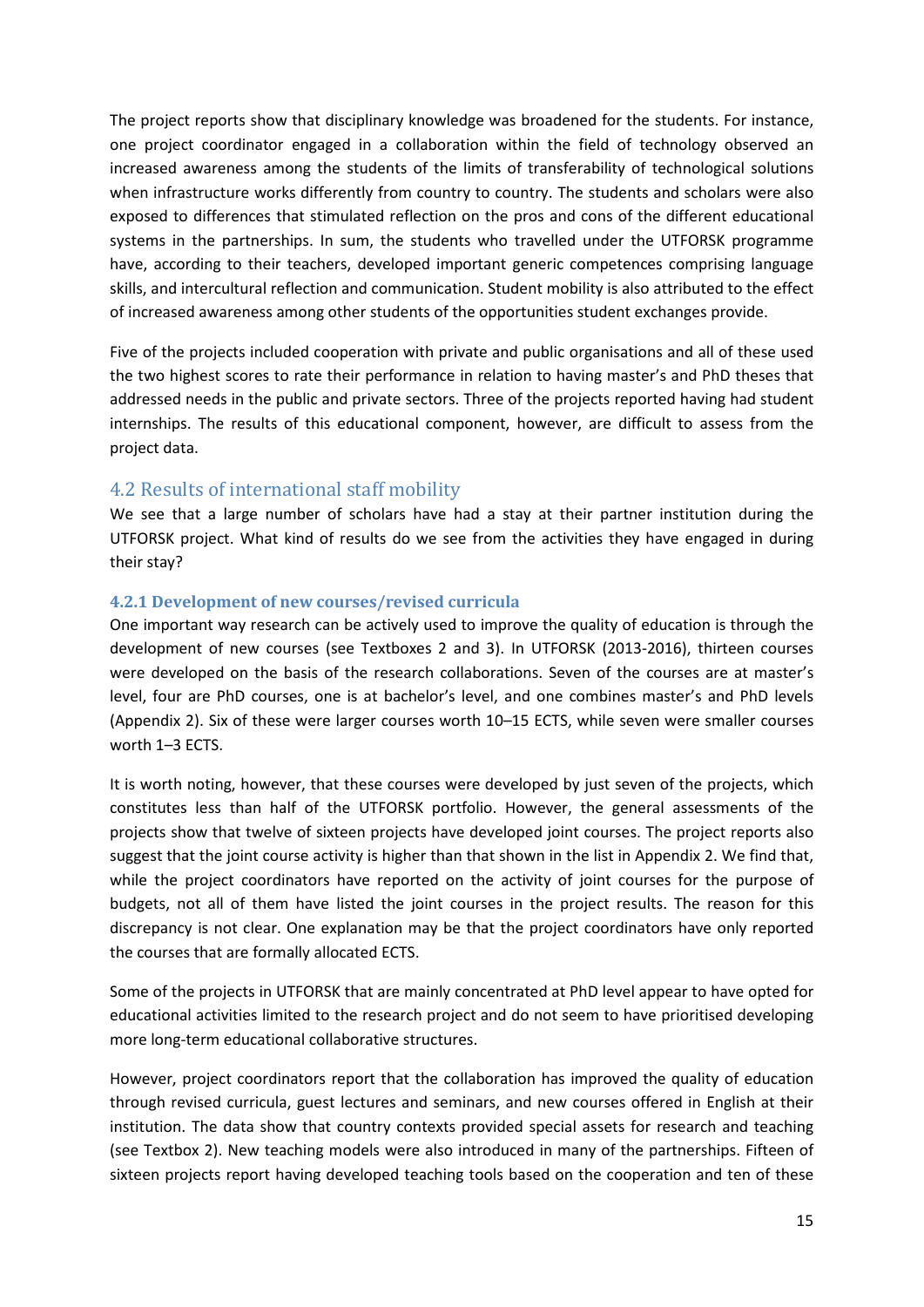used the two highest scores to rate their performance. Fourteen of the projects used the research collaboration actively to revise the curricula of existing courses.

In sum, new courses based on ongoing research along with the revision of existing courses are prominent results of the pilot phase of UTFORSK.

#### *Textbox 2:* **A biology course developed in UTFORSK-2013/10074 TRANSPLANT**

The TransPlant project was based on a research cooperation between the Department of Biology at UiB and the Chinese Academy of Science focusing on climate change and its effect on plants. TransPlant was also tied to a larger network of research groups studying climate change straddling Asia and America. The project set out to train a new generation of Global Change Ecology students. This project is just one of several initiatives taken to create relevant and innovative education for future biologists at UiB. The same year TransPlant received UTFORSK funding, the Department of Biology at UiB was afforded the status as Center for excellence in education. The following course was created as part of the UTFORSK-funded project:

"The International Plant Functional Traits Course offers hands-on, field-based exploration of plant functional traits, along with experience in the usage of plant traits data in climate change research and ecosystem ecology. Trait-based ecology offers an important set of methods and new approaches that enable a more powerful approach to predict how climate and biotic interactions shape the diversity of communities and functioning of ecosystems. This course will provide students with the essential background and skills needed for trait-based ecology (…)

The course is held along an elevational gradient in Gongga Mountain in the Sichuan Province in China in the transition between the Tibetan Plateau and lowland forest ecosystems. The field work will be carried out along an elevational gradient (3000–4200 m.a.s.l.) that includes our experimental TransPlant project (…)

The course is aimed at graduate students - both master's and PhD. Participants will work with international instructors and in teams to focus on collecting data in the field to address a specific research question. They will gain experience in measuring plant functional traits and will learn standard protocols and multiple methods. They will get basic knowledge of the structure and analysis of trait data, and have experience with analyses and interpretation of these data."

*Course description from project report*

#### <span id="page-16-0"></span>**4.2.2. Co-supervision and guest lecturing**

All of the projects involved co-supervision and guest lecturing. While this means that the quality of teaching was enhanced by temporarily increasing the teaching and supervision capacity, it also means the academic networks are broadened beyond the research project. One of the project coordinators explained that staff mobility between the partner institutions through guest lecturing and co-supervision allowed their partners to become acquainted with the rest of the department's scholars and further integrated the collaboration at the departmental level. International cosupervision was stressed in the reports as a resource that improves educational quality by offering students broader scholarly expertise. UTFORSK funding made it possible to invite experienced lecturers that exposed the students to top-level researchers and advanced scientific research.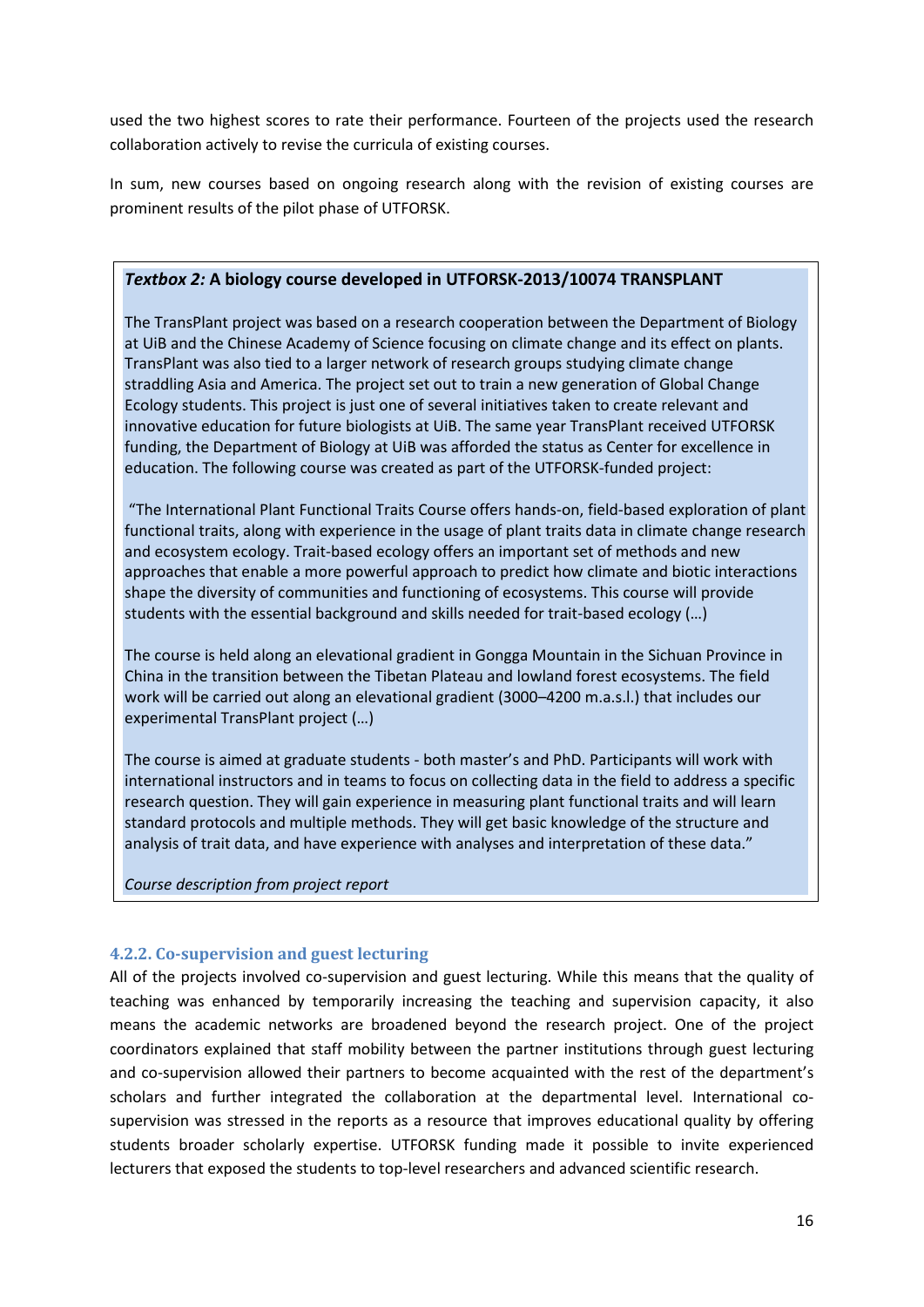Eight of the projects in the UTFORSK portfolio included collaborations with enterprises in the public and private sectors. Guest lectures and presentations were common ways in which such private/public collaborations were used in the projects.

#### <span id="page-17-0"></span>**4.2.3. Publication and dissemination**

Publications constitute a tangible way of assessing the results of staff mobility. Several of the project coordinators reported that the seminars and workshops financed by the programme increased the number of publications spawned from their research collaboration. Some of the projects had recently finalised their joint research projects, and the UTFORSK funding enabled them to continue their collaboration and publish more.

From the list of publications that the project coordinators have provided, we see that the 16 research projects have published 58 scientific articles, five books and five book chapters. A total of 10 master's and PhD theses are included.<sup>[9](#page-17-3)</sup> This means a publication ratio of over three articles per project over the course of three years. The ratio of total scientific publications to the number of projects is seven per project.

The overview of dissemination shows that the partnerships have actively communicated their projects and activities, with a dissemination ratio of nine presentations per project. We also see that the projects report 13 cases of media coverage, indicating that there has been public interest in the projects (for an overview of publications and dissemination, see Appendix 3).

## <span id="page-17-1"></span>**4.2.4. Increased quality of research and partnerships**

A number of results are highlighted in the project reports as having contributed to improving education and research, and developing stronger partnerships:

- New scholarly perspectives
- New and improved research data
- Increased quality and quantity of scholarly publications
- Links to new scholarly networks
- Increased awareness of the need of international cooperation in fields that had previously been less exposed to internationalisation
- Educational cooperation facilitates continued collaboration in the future

Many of the partnerships had developed new research projects and more long-term planning of collaboration in education. One of the projects reported that the collaboration had enabled the development of cooperation with other Norwegian HEIs. SIU's funding had helped to keep the collaboration going when the RCN project was concluded, and new research projects had yet to materialise. The last section in this chapter looks at the results of the programme in relation to two overarching goals of the UTFORSK programme: the development of strong and sustainable partnerships and synergies between research and education.

# <span id="page-17-2"></span>4.3 Results and overarching programme goals

l

As stated initially in this review, the UTFORSK programme builds on two central assumptions: firstly, that developing educational cooperation based on existing academic collaborations will improve

<span id="page-17-3"></span> $^{9}$ This number may be higher since student theses are not always considered to be scientific publications.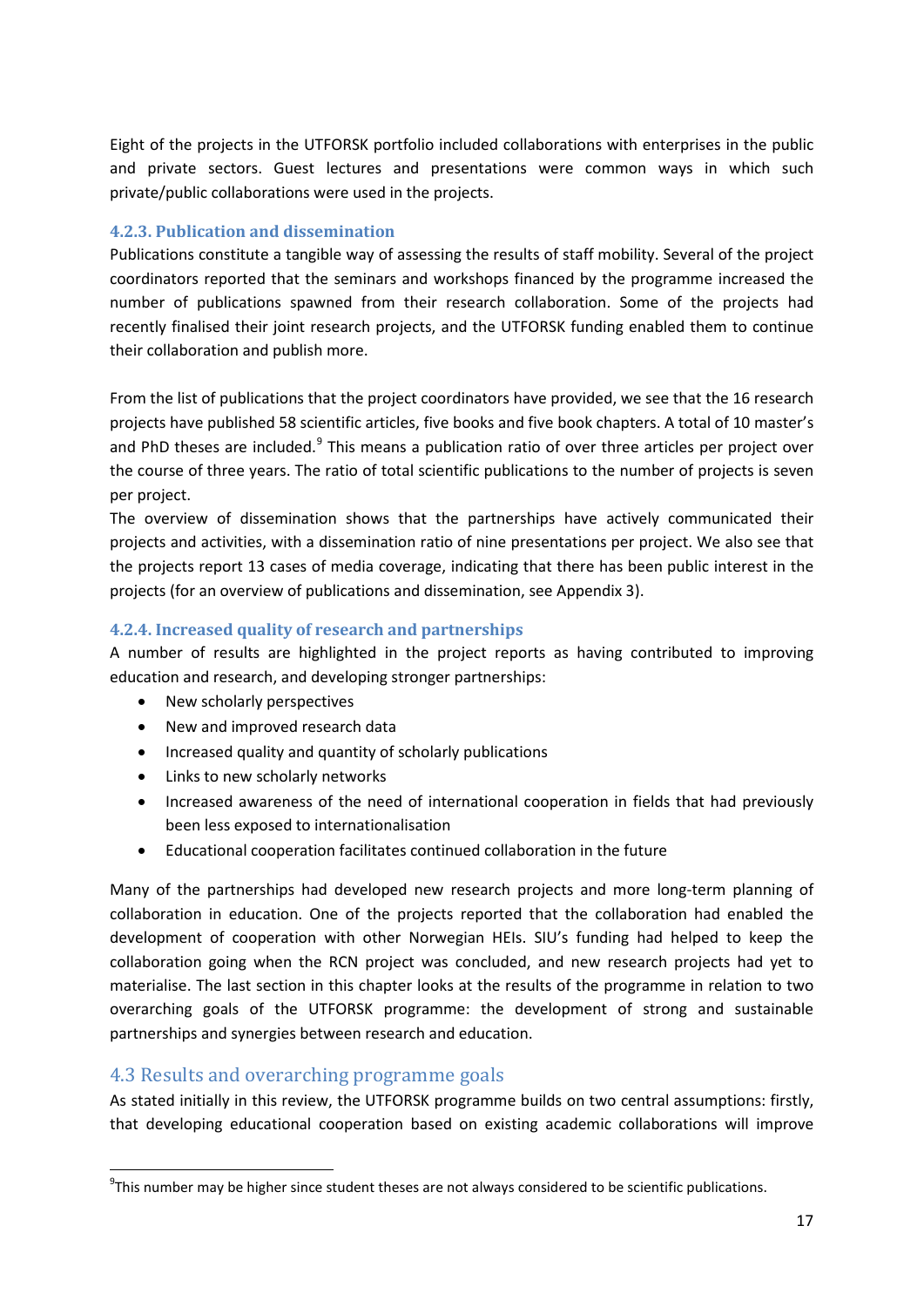educational quality by linking teaching, supervision and the development of courses to ongoing international research. Secondly, expanding the areas of cooperation will strengthen the institutional linkages and durability of the partnerships. What synergies between research and education do the partnerships feel they have achieved in the projects? And have the collaborative activities led to stronger partnerships?

#### <span id="page-18-0"></span>**4.3.1 Synergies between research and education**

*"The project has enabled us to collaborate on education and research initiatives, drawing from research to use in an education that offers perspectives beyond those of each participating country on its own, as well as using our educational discussions to further develop the theory driving the anchoring research project. Additionally, the collaboration has provided a way to deepen the conversation on future arenas of collaboration. The students who have visited China (for the course) and India (for the field research stays) have gained perspectives and data that would not have been possible without the collaboration." UTF-2013/10070*

Given the primary objective of linking educational activities to ongoing international research collaborations, the project coordinators were asked to describe synergies between research and education as part of their project results. The quote above shows one answer we received to that question. The cooperation in education helped to develop themes and perspectives that led to new research initiatives. In one of the interviews conducted for this review, the project coordinator presented a telling example of how having a workshop on poverty and shame in Beijing deepened the understanding of such vulnerability and of environmental issues, especially among the Nordic students. The pollution rate in the city was dangerously high and prevented students and staff from leaving the hotel. Beijing's s poor did not have the same option.

Project coordinators also reported that students found being involved in research activities to be inspiring and motivating. The link to ongoing research provided them with hands-on practical knowledge on how to conduct and plan research. Research activities were also strengthened because the students' work helped to increase research capacity in the projects:

*"The project was linked to the RCN research project that served as the foundation and motivation for the educational activity. The results of student activities directly supported the sounding rocket experiments. This had a strong impact on the student motivation and performance. Some simulation results were entirely new and were suitable for publication in international scientific journals. Through the projects, the students learned what real research looks like. They also had to design their experiments by themselves, meet deadlines, and learned how to work in international collaborations. For some students, these results became the starting point of their thesis. The students' results were also taken further and were incorporated into research with real data from sounding rocket experiments."*

The project reports show that linking research activities to educational activities is both productive and rewarding. It serves to generate and maintain scholarly networks, increases the research capacity of the collaboration and it motivates students and provides them with important skills, experience and knowledge. The academic and societal effects of this are impossible to assess within the framework of this review. However, we may assume that the activity financed through UTFORSK has strengthened the academic capital (knowledge, network and potential recruitment) for the HEIs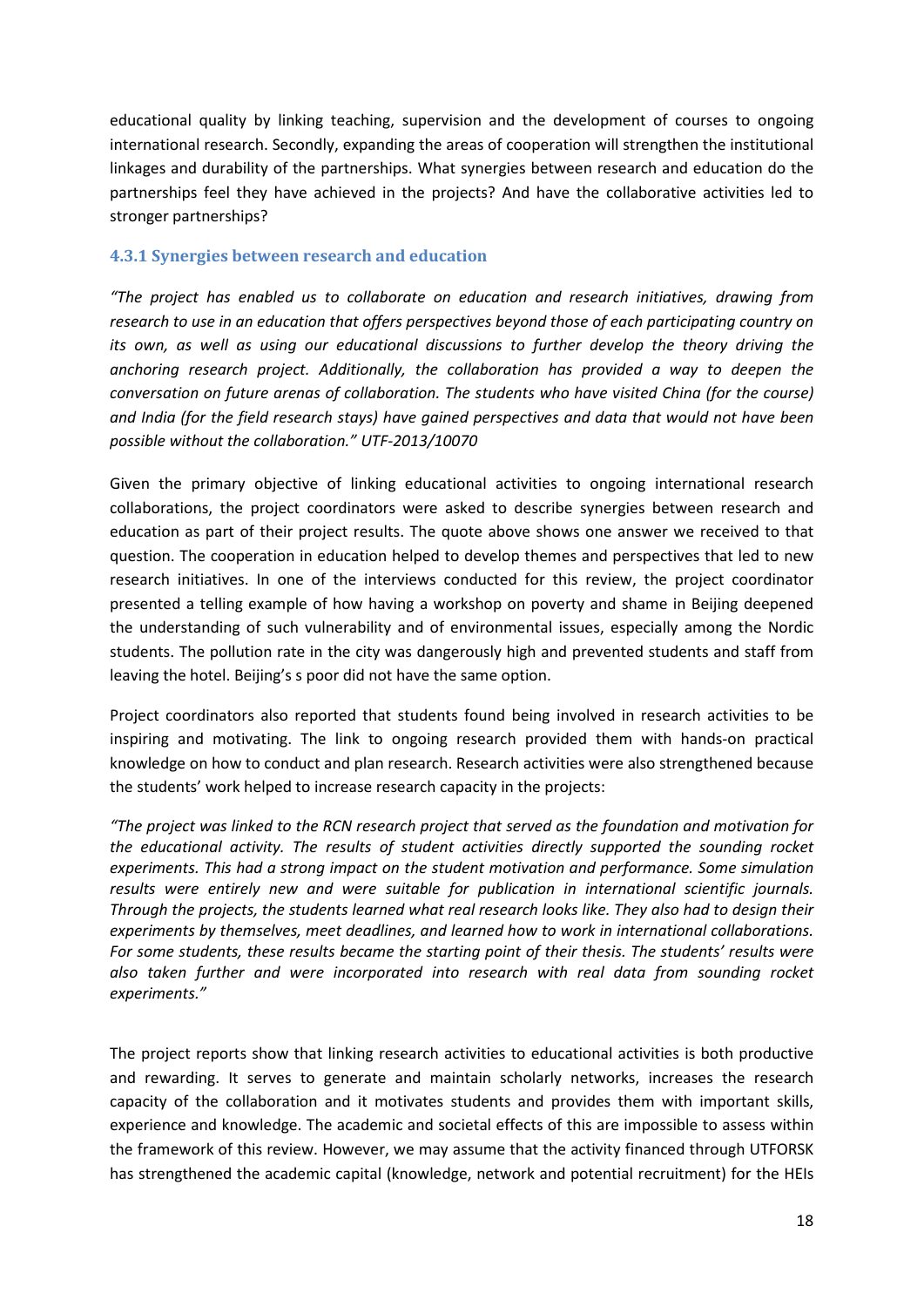involved. It remains to be seen how this capital is put into use to generate new research and new collaborative forms in education in the future.

## <span id="page-19-0"></span>**4.3.2 Partnership durability and sustainability**

Stimulating sustainable and long-term cooperation is one of the main objectives of the UTFORSK Partnership Programme. The report scheme contains three questions in the final report<sup>[10](#page-19-2)</sup> that address the sustainability of the partnerships:

- Has the partnership developed to become broader or more formalised?
- Do the partners have plans for continued collaboration in joint educational activities or research?
- Have the partners attained new project financing or been allocated funds for collaboration in education or research?

UTFORSK has largely achieved one of its main objectives, namely "strengthening the institutional cooperation between Norwegian HEIs and HEIs in the partner countries and creating partnerships that will last beyond the UTFORSK project period". Nine of the ten projects $^{11}$  $^{11}$  $^{11}$  reported that the project had contributed to broadening and formalising the partnership and nine of ten projects have plans for future collaboration. Six of the ten projects have already secured new funding for their collaboration. Based on the final project reports of the ten projects that have been concluded, both sustainability and the prospects for continued partnerships are good. Several of the UTFORSK projects have applied for new funding from a SIU programme.

Three of the partnerships were discontinued for valid reasons. One of the projects discovered that a key academic partner had been conducting research fraud and a lacking response from the partner institution to impose sanctions made it impossible to continue the collaboration. Another project was unsuccessful due to critical changes in the educational policy within their field of research. A third project discontinued the partnership with the Chinese partners under the UTFORSK project, but will continue to develop the collaboration with the second Indian partner. The reason given was that they had not managed to develop sufficiently common ground on which to continue the collaboration with China.

# <span id="page-19-1"></span>**5. What challenges did the projects face?**

 $\overline{a}$ 

Examining the challenges the projects have faced is important for improving the advisory capacity of SIU, as well as the design of the programme itself. In the final project report, the project coordinators are asked what challenges they have encountered during the project period. In this section, these experiences have been analysed and organised according to overarching themes.

<span id="page-19-3"></span><span id="page-19-2"></span><sup>&</sup>lt;sup>10</sup> These data are only available for those projects that are finalised, currently ten projects.<br><sup>11</sup> Only ten of the projects have submitted their final reports and the remaining six projects have not yet answered these questions.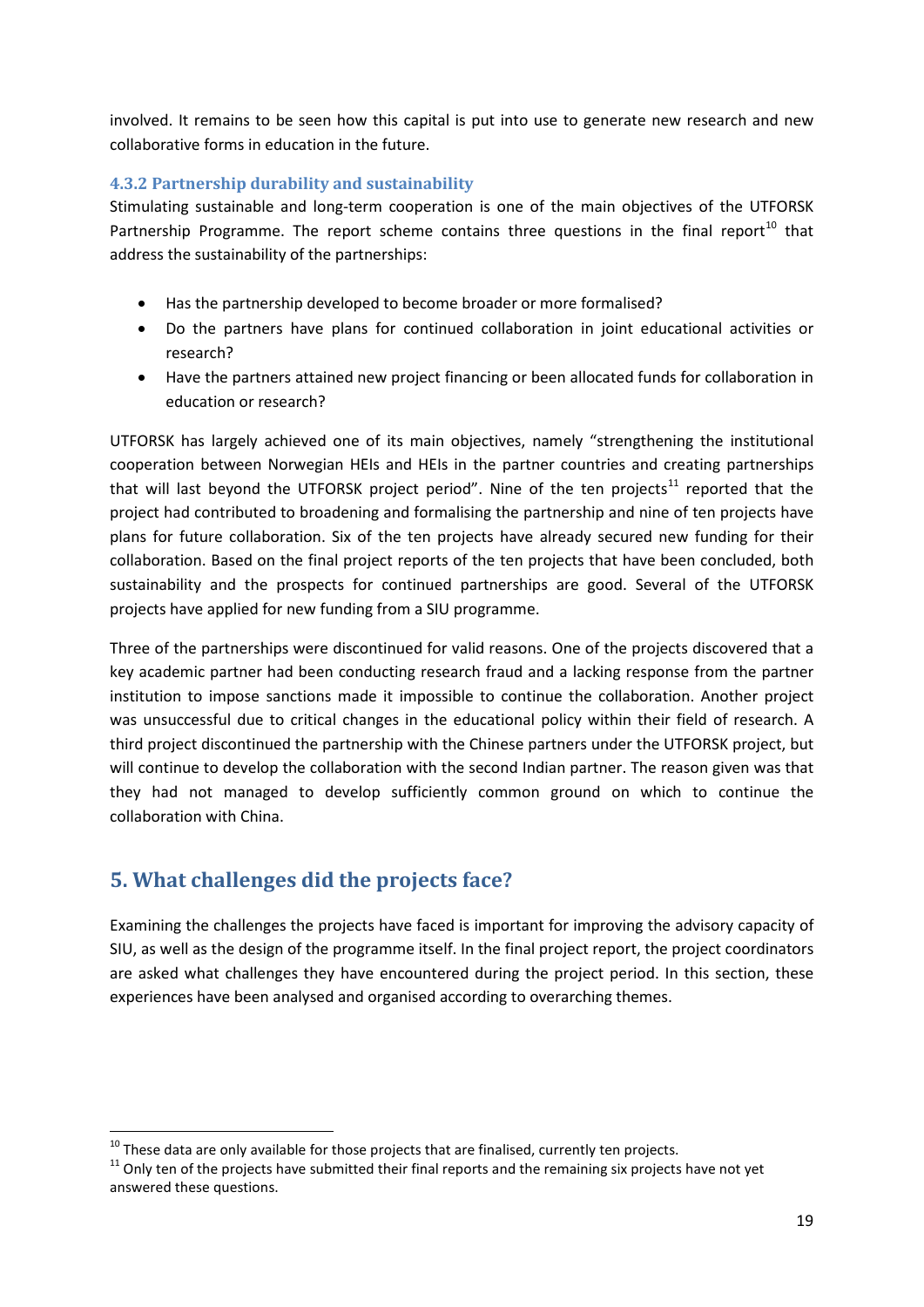# <span id="page-20-0"></span>5.1 Challenges at national level

Changes in the political climate, the emergence of economic crises or changes in educational policies are challenges that affect international collaboration in research and education. These risks are hard to foresee.

Some projects experienced challenges relating to obtaining visas to Norway and China. The previously strained bilateral relationship between Norway and China was perceived as a limitation by some of the partnerships. Projects in Brazil were affected by the economic crisis, and one of the projects reports that labour strikes at the partner university posed a problem in the collaboration in terms of carrying through planned activity. A change in educational policy in South Africa made it difficult to continue an ongoing collaboration in vocational training.

# <span id="page-20-1"></span>5.2 Institutional differences and structures

Some of the projects faced challenges relating to different academic structures, such as different time schedules in academic calendars, and differences in academic workloads and expected attendance of staff and students. This was mentioned as a particular challenge for partnerships in China and Japan and made planning of staff and student mobility challenging. For instance, the difficulties imposed from being absent from a study programme for Japanese students was noted in one of the reports:

*"We have also noticed that, for Japanese students, it is more difficult to leave their classes for longer time periods than for Norwegian students. This is due to obligatory meetings and also due to the job market (the students need to be actively involved in meetings with industry during their whole studies)."* UTF-2014/10043

The project handled the problem by lowering the expectations of long-term student exchanges from Japan and worked instead to increase short-term exchanges for the Japanese students.

One of the projects pointed out lacking infrastructure as a major obstacle to student exchanges from Norway. Inadequate facilities for hosting non-Chinese students was a problem in one of the partnerships that made it impossible to send Norwegian students to China. Such issues should ideally be clarified in the project planning phase to enable a more realistic project design and ambitions.

One project found it difficult to recruit Norwegian students to courses in China, not because of an insufficient number of interested students, but because the students fixed their course programme well in advance and had few possibilities to make changes. The solution to this problem was for the partners to agree on the creation of a long-term course structure that created predictable conditions for the students. This was also an important step to increase the sustainability of the cooperation beyond the UTFORSK project.

# <span id="page-20-2"></span>5.3 Language challenges

A limited selection of courses in English at the Chinese partner institution is described as a challenge that made recruitment of Norwegian students difficult. The portfolio of courses in English at some of the Chinese institutions is only gradually being developed.

Insufficient English skills were described as challenging in one collaboration with a Japanese institution. The problem was mitigated in the project through the composition of student groups: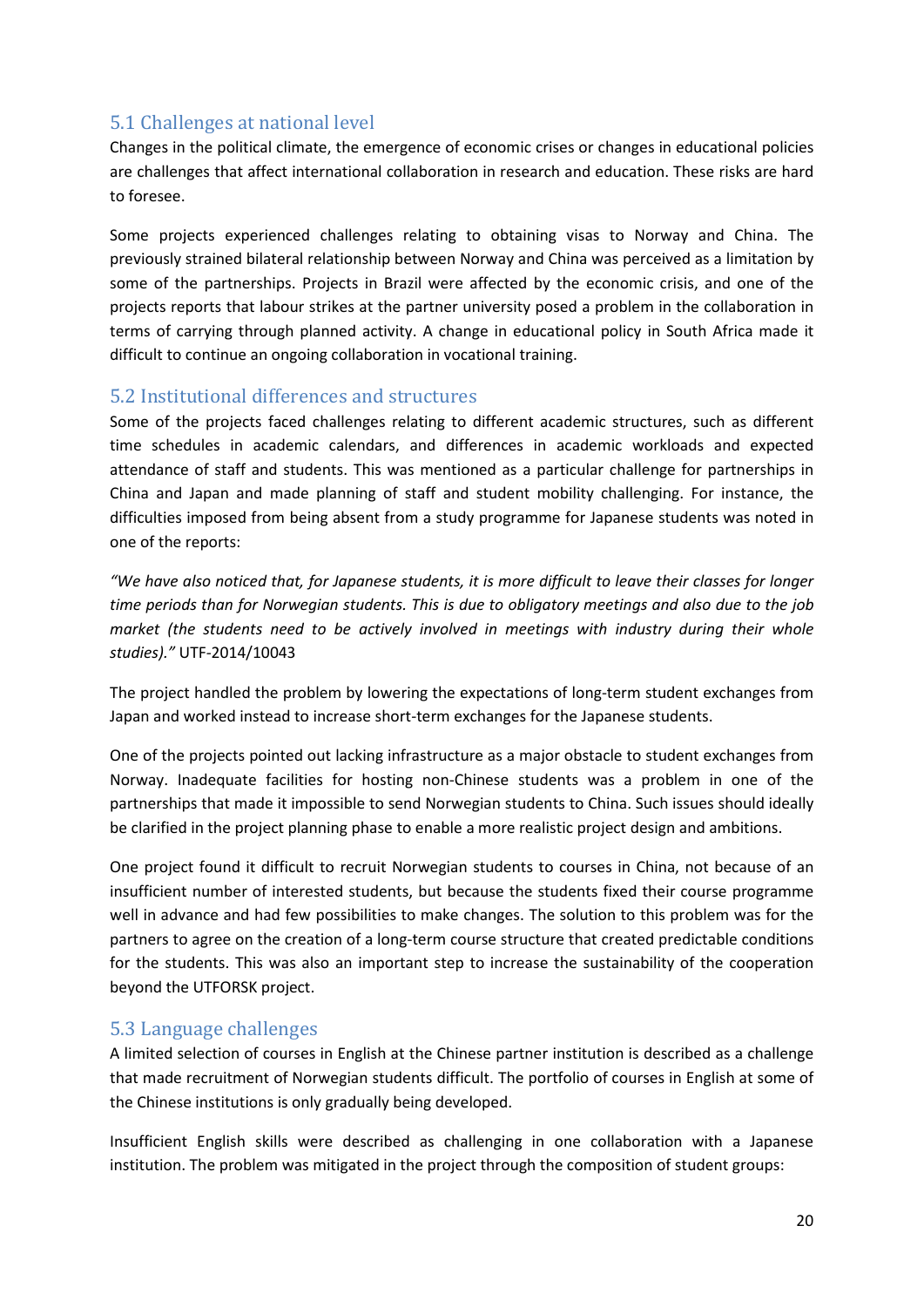*"There were no major cultural problems, which was mitigated by introduction to Japanese and Norwegian cultures before the travel. Language was sometimes a challenge, since not all students could communicate well in English. However, we divided students carefully into groups that could work well and that there was altogether a good language communication in the group. In addition, we have sometimes translated into both Norwegian and Japanese".* UTF-2014/10043 Japan

The quote above shows how the project had included measures to facilitate both language learning and cultural learning by having introduction courses to culture and including language resources in the courses.

## <span id="page-21-0"></span>5.4 Differences in academic practices

Differences in the ways subjects are taught or ways in which scientific data are handled and shared posed challenges to some of the projects. Such differences are often challenging, but some of the projects found productive solutions, which improved both project efficiency and the quality of education for the students. An example of a project that managed to use the academic differences in teaching and scientific practices productively (UTFORSK 2014/10069 Sustainable energy in Cities), is where the project solved the challenge of different pedagogical approaches (Chinese, lecture based/ Norwegian institution problem-based learning) by combining the two: lectures in the morning and practical work in the afternoon (see also Textbox 3).

Another example from China was related to cultural differences in research work, data sharing and collaborative work on data sharing. The partnership in question involved a natural science collaboration in the field of biology. The solution was to write an extensive data sharing agreement, signed by the top level of all the collaborating institutions. This secured access to data and publications, and potential conflicts over these issues were mitigated by having clear rules that the institutions prepared together. The project coordinator reports that much was learned on both sides through this process.

#### *Textbox 3:* **Making productive use of differences at summer schools for PhD students**

In 2015-2016, NTNU Norwegian University of Science and Technology and SJTU Shanghai Jiao Tong University held two summer schools on Sustainable Energy in Cities (SEniC). The summer schools were hosted by SJTU in Shanghai, in cooperation with local industry and the municipality, providing case studies at the neighbourhood scale.

The summer schools allowed students and staff to gain hands-on knowledge and expertise in sustainable energy in cities, by exchanging and learning from Asian and Nordic perspectives on topics such as the potential role of buildings, solar energy, refrigeration, and energy systems and services, to obtain energy-efficient cities with high quality of life. Different pedagogical approaches for the Norwegian and Chinese partners implied a need for comprise between teaching-based courses with full lectures, and problem-based student group work. The solution was morning sessions with lectures and afternoon sessions where student groups worked on real-life case studies.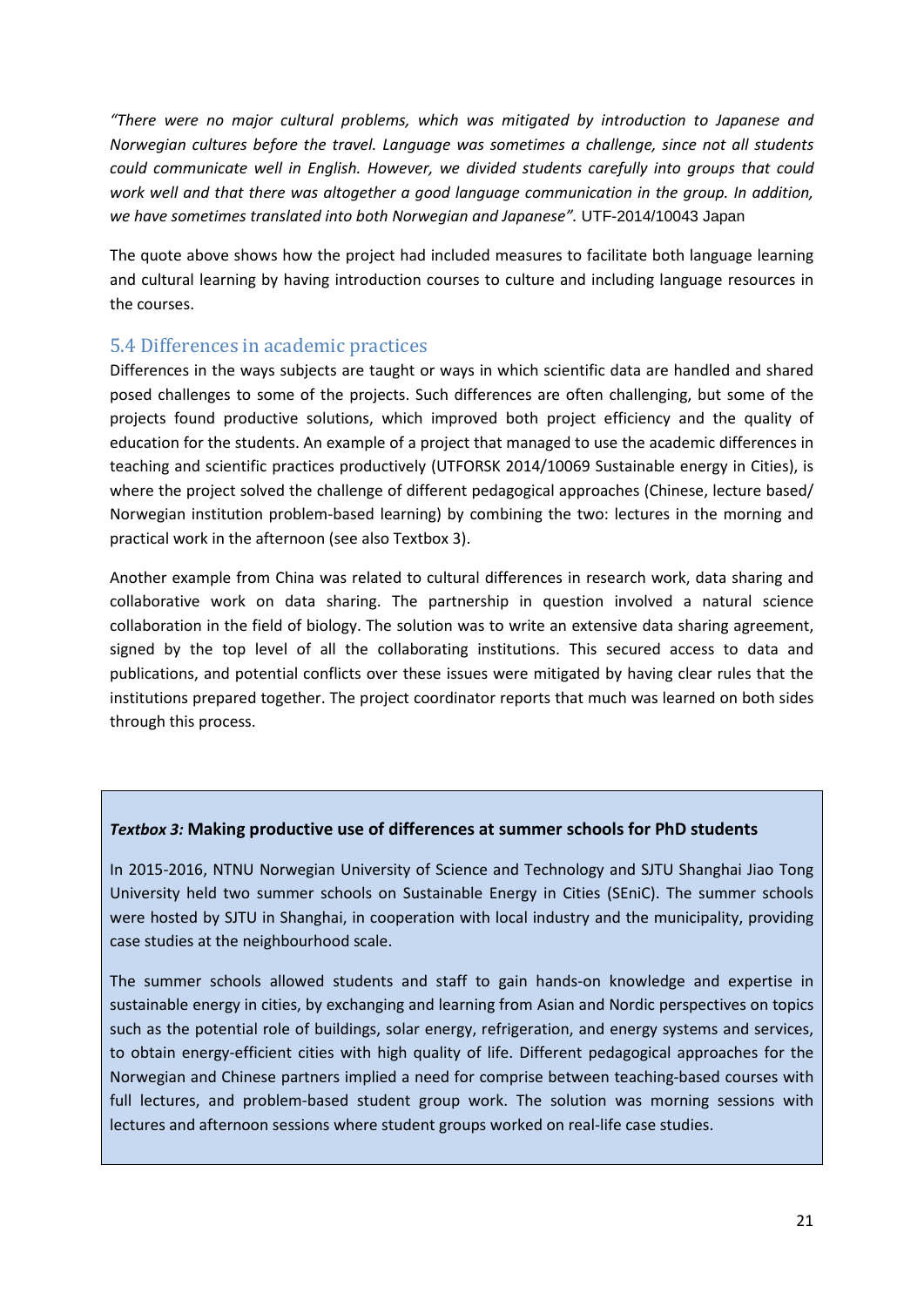The summer schools were interdisciplinary and included scholars from the fields of architecture, mechanical engineering and urban planning. The lectures could therefore be actively used to train both students and faculty. Shanghai provided a set of new challenges to the Norwegian students, and the Chinese students were exposed to new ways of learning through fieldwork and problem solving that improved educational quality for all stakeholders.

UTFORSK 2014/10069 China

## <span id="page-22-0"></span>5.5 Difficulties in student recruitment

*"We learned that it is much easier to recruit students to take a course abroad for a limited length of time than it is to recruit them to engage in fieldwork for a brief period of time. The course provides a comfortable base for the students to experience an unknown setting while engaging in research abroad, which requires not just a local contact, but also the ability to negotiate local rules, paperwork and administrations."* UTF-2013/10070, China

Some of the projects did not manage to reach their set student recruitment targets for educational stays in the partner countries. In some cases, this was caused by a lack of communication with and active information given to the students. In short, student recruitment had not been devoted sufficient attention in the planning of the projects. Sometimes, the total number of students that could be recruited for mobility was too limited to be able to reach the set project goals. Future projects should be encouraged to seek out collaborations with other Norwegian institutions within the same disciplines to increase the potential number of students for their educational collaboration and achieve their mobility targets. Asking the applicants about the number of students at the department that form the basis for recruitment could also be included as necessary information as part of the evaluation of project applications.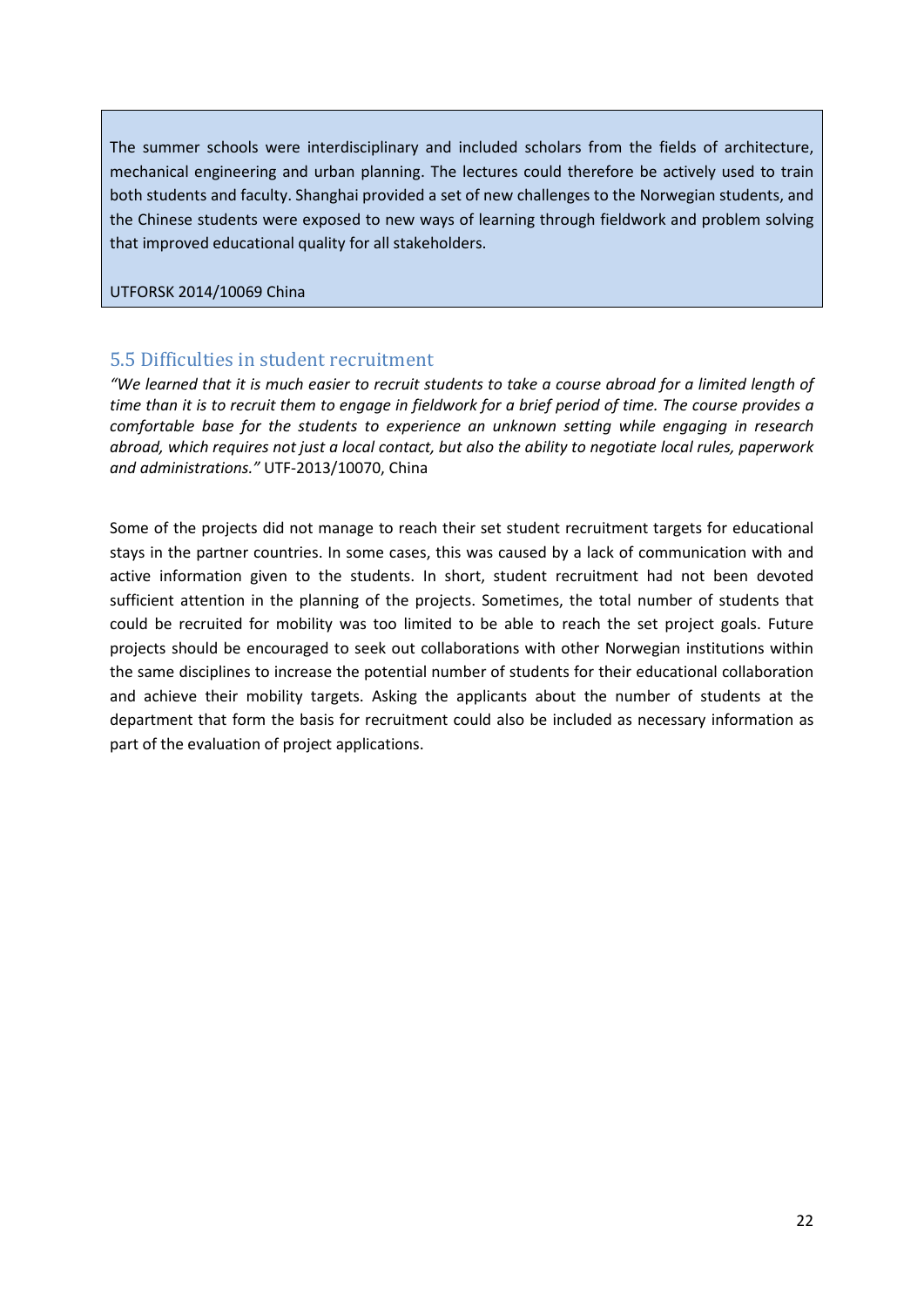# <span id="page-23-0"></span>**6. Concluding remarks**

Overall, the UTFORSK partnership programme has shown good results. The mobility figures demonstrate high activity in the partnerships. The ratio between staff and student mobility shows a high involvement of students in most of the projects.

The qualitative data in the project reports clearly show that linking research activities to educational activities is both productive and rewarding. It serves to generate and maintain scholarly networks, increases the research capacity of the collaboration and it motivates students and provides them with important skills, experience and knowledge. In some of the projects, educational cooperation spurs on new research initiatives. It is also apparent that the funding from UTFORSK allowed some of the projects to continue their collaborations when the research funding was terminated. This bought the partners more time to develop new research proposals, but most importantly, it stimulated the scholarly environments to develop educational cooperation tied to research activities.

At the time of this review, only ten of sixteen projects had submitted their final reports. This indicates that the programme's time frame is too narrow. Developing partnerships with countries beyond Europe and North America can be challenging and time-consuming. In our experience, it demands more time to accommodate and develop the structure and form of collaboration necessary to create sustainable partnerships in these parts of the world. The new programme period of UTFORSK has already taken this lesson into account and extended the long-term financing to four years.

The RCN requirement in the UTFORSK programme has been removed in the current programme period, and the size of the financial framework has increased. The new portfolio for UTFORSK 2016 for long-term financing currently contains twenty projects. The effect of increased funding and the removal of the RCN requirement is a broadened institutional representation in the programme: two more universities, the University of Agder and the University of Stavanger have been added to the list of projects funded through UTFORSK. Five university colleges hold six of the projects in the portfolio, compared to only two university colleges with three projects in the programme period under review (UTFORSK 2013-2016).

While linking research and education brings out important qualities for improved education in teaching, curricula and expanded scholarly networks, the programme needs to make sure that the collaboration does not remain limited to the timeframe of the research project. This means, for instance, that joint courses and summer school collaborations should be encouraged to develop a structure that enables them to be run more than once and beyond the project period. Several of the research projects in the UTFORSK programme focusing on PhD level have opted for educational activities limited to the research project, and do not appear to have prioritised the development of more long-term educational collaborative structures. This means that the students who were included probably learned a lot, but the next student group will not be able to harvest the same quality of learning output. It may therefore be wise to consider more explicit requirements in the projects, especially those that target PhD students exclusively. PhD students are effectively both researchers and students. Projects that target this group should be more explicitly encouraged to develop cooperative educational structures in doctoral courses or other arrangements that are attractive enough to be continued beyond UTFORSK.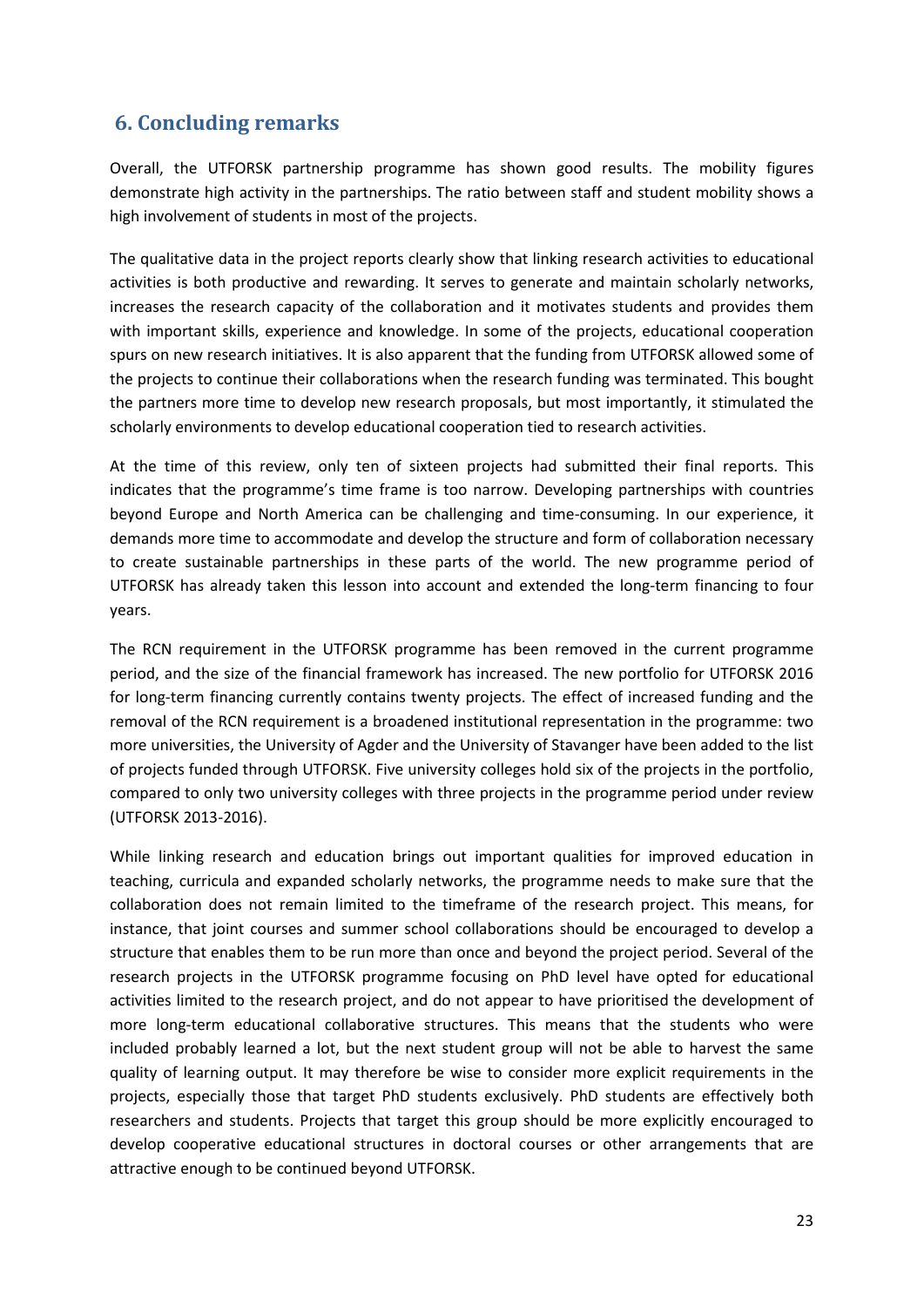Short-term mobility is dominant in the pilot period of UTFORSK. This seems partly to be a consequence of the programme's overall aim of linking research and education. Most of the courses, workshops and fieldwork in which the students participate last for a period of less than three months. However, increasing the share of long-term exchanges could be considered as a potential ambition for the programme in the future. At the same time, one should not underestimate the value of short-term mobility especially when it is linked to research activities or active teacher supervision. Also, short-term mobility is far easier to achieve in terms of student recruitment, and may be a good way to start an educational cooperation. On the other hand, one may assume that long-term mobility stays are important to develop both the partnership and the networks that the programme sets out to establish. The question is whether the requirements/framework of financing short-term mobility could be further developed to ensure that short-term mobility is reserved for the most teaching-intensive forms, such as the HVL teacher-supervised fieldwork in Chinese kindergartens (Textbox 1).

The implicit assumption of the UTFORSK programme has been that educational quality is improved by simply linking education to research activities. However, findings in this report suggest that the organisational and pedagogical framework relating to student mobility plays an important role in both developing educational quality and in increasing student mobility. The translation of research to high quality educational frameworks requires systematic attention.

Many of the challenges highlighted by the project coordinators are common, and several could have been solved by better planning. For instance, the partnerships in China and Japan faced the same challenges in terms of staff mobility from these countries. Developing a check list of important dimensions to consider when developing a collaboration could be a way of strengthening the advisory capacity of SIU and making the knowledge and experience of the organisation more available to applicants in an early phase of planning.

Finally, we see that most of the projects do not include administrative staff when travelling to partner institutions. At the same time, the programme administrators at SIU have observed that the project coordinator tends to underestimate the administration's workload and its importance in institutionalising the partnership. Including a representative of the HEI's administration in a delegation may be one way of using and developing the project's administrative capacity.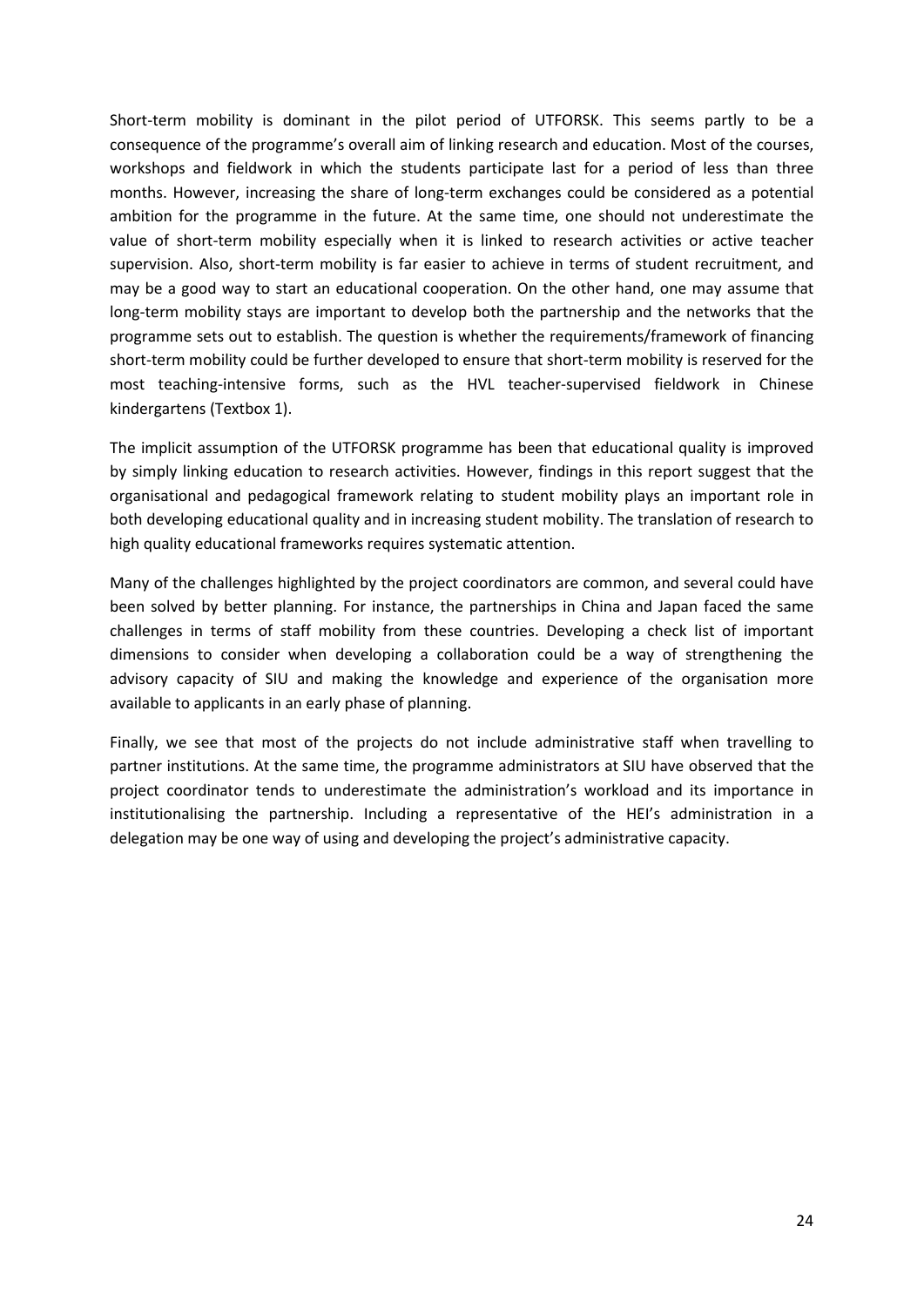# <span id="page-25-0"></span>Appendix 1. Academic disciplines in the UTFORSK project portfolio

| <b>Academic disciplines</b>                  | 2013 | 2014 | Total |
|----------------------------------------------|------|------|-------|
| <b>Arts and Humanities</b>                   |      |      |       |
| <b>Economics and Business studies</b>        |      |      |       |
| <b>Health and Care</b>                       |      |      |       |
| Law and Social Sciences                      |      |      |       |
| Natural Sciences, Technology and Engineering |      |      |       |
| Pedagogy and Teaching                        |      |      |       |
| <b>Total projects</b>                        |      |      |       |

# <span id="page-25-1"></span>Appendix 2. Overview of courses developed in the UTFORSK partnerships

# *Overview of courses developed in the UTFORSK partnerships*

<span id="page-25-2"></span>

| <b>Number</b>  | <b>Course title</b>                                                                             | <b>Educational</b><br>level | <b>ECTS</b>    |
|----------------|-------------------------------------------------------------------------------------------------|-----------------------------|----------------|
| $\mathbf{1}$   | Beyond Income: Social Dimensions of Poverty and Participatory<br>Methodologies of Investigation | <b>Master</b>               | 10             |
| 2              | Beyond Income: Social dimensions of poverty in international<br>perspective                     | PhD                         | 10             |
| 3              | Beyond Income: Social dimensions of poverty in international<br>perspective                     | <b>Master</b>               | 10             |
| 4              | Summer School on Sustainable Energy in Cities                                                   | <b>Master</b>               | $\overline{7}$ |
| 5              | <b>Plant Functional Traits course</b>                                                           | Master/PhD                  | 10             |
| 6              | 3-day intensive course on modern scientific computing                                           | <b>Master</b>               | $\mathbf{1}$   |
| $\overline{7}$ | Intercultural pedagogy and global practices                                                     | <b>Master</b>               | 15             |
| 8              | Soil and Soil Pollution                                                                         | <b>Master</b>               | 10             |
| 9              | FY8203 at NTNU: Soft Matter Physics                                                             | PhD                         | $\overline{3}$ |
| 10             | Geilo School                                                                                    | PhD                         | 3              |
| 11             | Series of International Workshops on Complex Physical<br>Phenomena in Materials                 | PhD                         | $\overline{3}$ |
| 12             | 4DSpace Numerical Workshop on Space Simulations.                                                | <b>Master</b>               | 3              |
| 13             | 3-day intensive course entitled "A brief introduction to<br>computational physics"              | <b>Bachelor</b>             | $\mathbf{1}$   |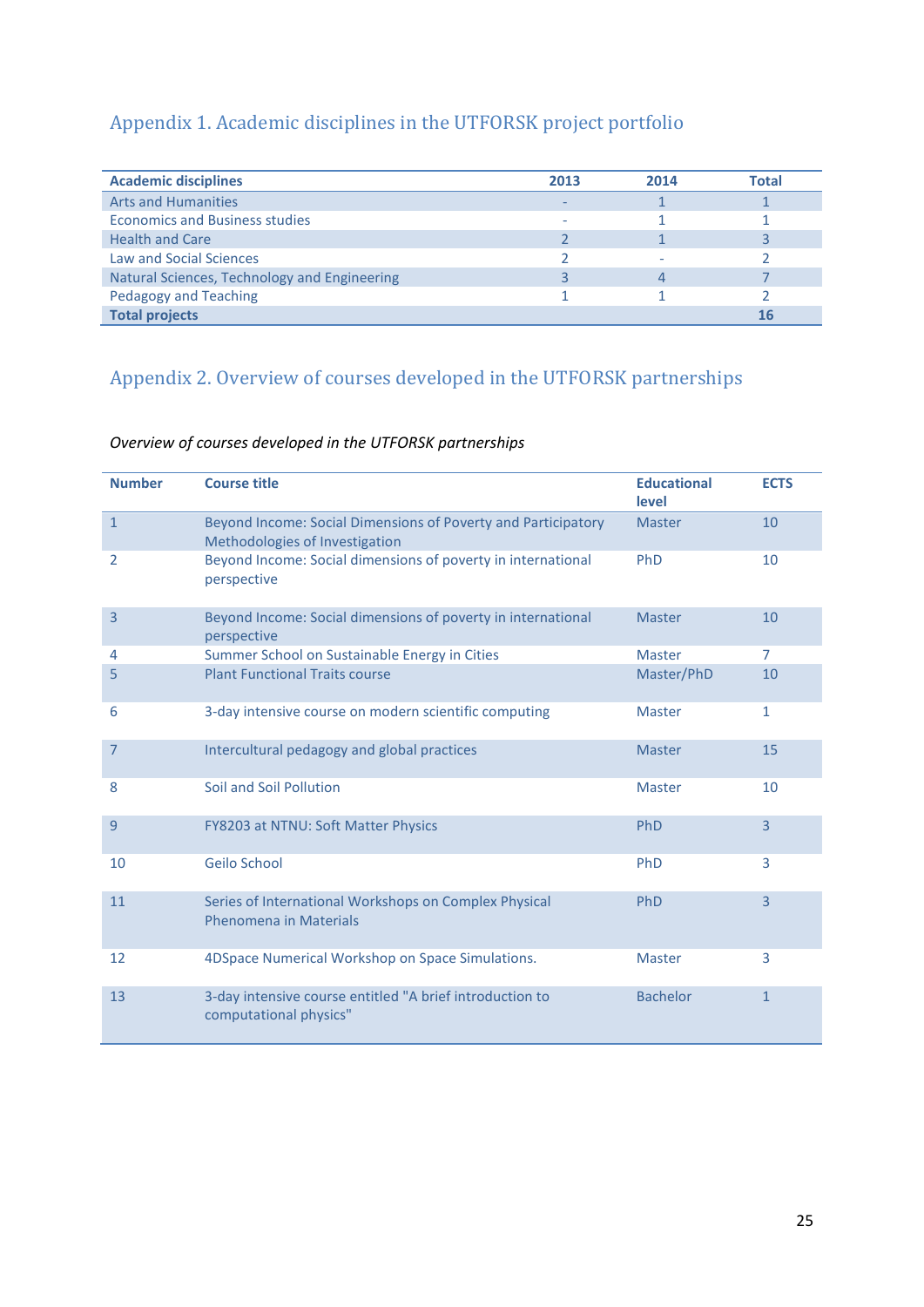# Appendix 3. Overview of publication and dissemination

| <b>Form of publication</b>               | <b>Number of publications</b> |
|------------------------------------------|-------------------------------|
| Articles published in scientific journal | 58                            |
| <b>Books</b>                             | 5                             |
| Chapter in edited volume                 | 5                             |
| Master thesis                            | 4                             |
| <b>PhD thesis</b>                        | 6                             |
| Refereed conference paper                | 27                            |
| Scientific report or working paper       | 12                            |
| <b>Total number</b>                      | 117                           |

| <b>Form of dissemination</b>                     |  |  |  | <b>Number</b> |
|--------------------------------------------------|--|--|--|---------------|
| Conference/seminar presentation without refereed |  |  |  | 75            |
| paper                                            |  |  |  |               |
| Leaflet                                          |  |  |  | $\mathcal{P}$ |
| Media coverage                                   |  |  |  | 13            |
| Non-scientific report                            |  |  |  | 6             |
| Other                                            |  |  |  | 19            |
| <b>Policy briefs</b>                             |  |  |  | 2             |
| Website                                          |  |  |  | 27            |
| <b>Total number</b>                              |  |  |  | 144           |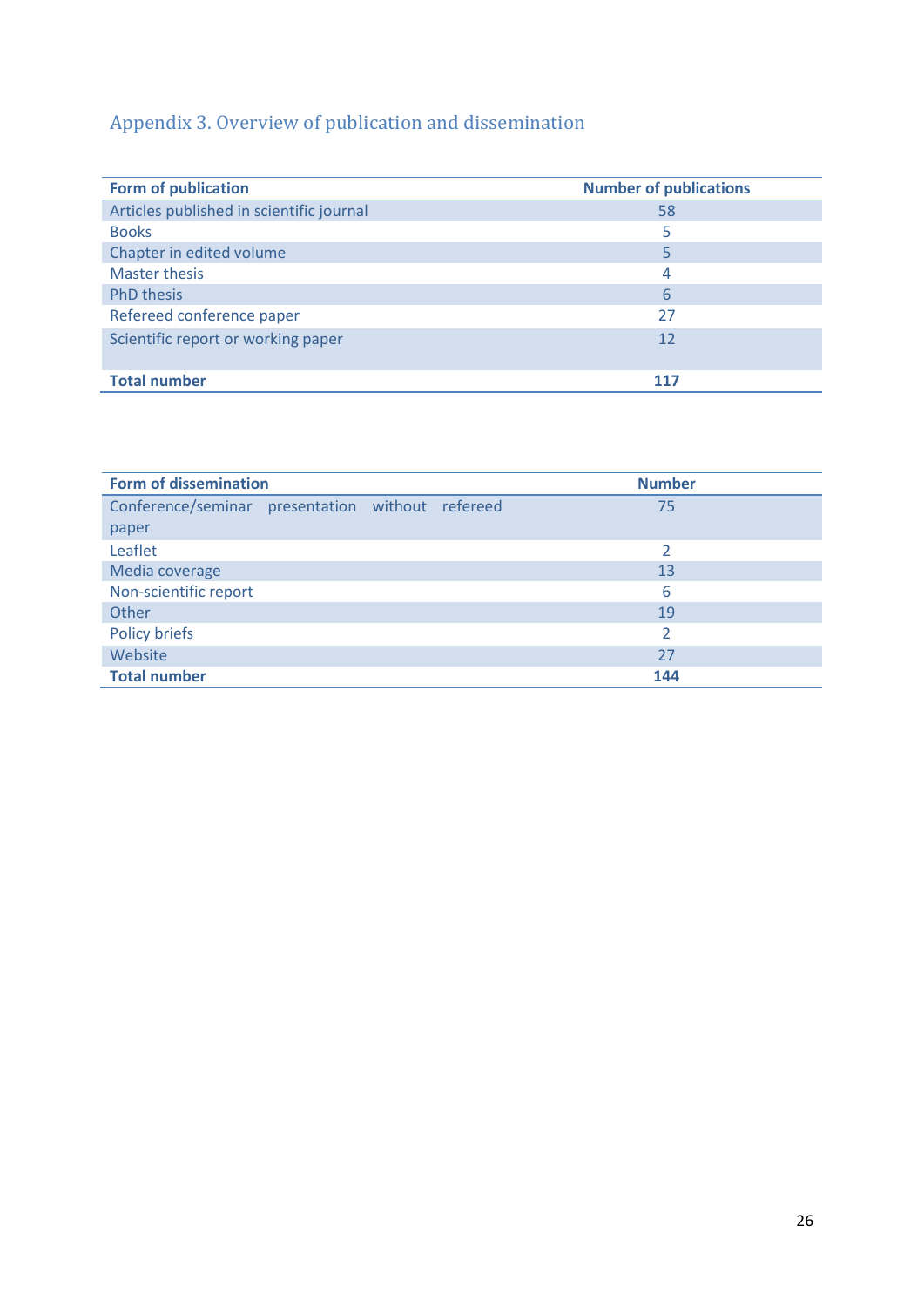# <span id="page-27-0"></span>Appendix 4. Programme goal assessment

The scale of the fixed questions below is 1–5, where 1 is "to a small extent" and 5 is "to a great extent.

#### **Assessment of contribution to programme goals, to what extent has the project contributed to:**

- 1) Increased collaboration involving both research and higher education activities
- 2) Increased higher education collaboration involving enterprises in the public and private sectors
- 3) Increased mobility of students and academic staff between the partner countries
- 4) Increased number of students involved in international research projects
- 5) Improved quality of education offered at the institution in Norway
- 6) Strengthened institutional cooperation between Norwegian institutions and institutions in the partner countries
- 7) Sustainable partnerships that will last beyond the project period

| <b>Question</b> | Assessment of contribution to programme goals | <b>Average score</b> | <b>Answers (N)</b> |
|-----------------|-----------------------------------------------|----------------------|--------------------|
| $\mathbf{1}$    | Research/education                            | 4,7                  | 16                 |
| $\mathcal{P}$   | <b>Enterprises</b>                            | 3,3                  | 9                  |
| 3               | <b>Mobility</b>                               | 4,6                  | 16                 |
| 4               | Involvement                                   | 4,5                  | 16                 |
| 5               | Improved quality                              | 4,0                  | 16                 |
| 6               | <b>Stronger cooperation</b>                   | 4,3                  | 16                 |
|                 | Sustainability                                | 4,4                  | 15                 |

#### **Synergies between research and education, to what extent has the project contributed to the:**

- 1) Development of joint courses
- 2) Revised curricula based on ongoing research
- 3) Student participation in data collection
- 4) Joint supervision of students by staff from two or more partner institutions
- 5) Student participation in research workshops / seminars
- 6) Development of teaching tools and/or digital resources for education based on research collaboration between the partner institutions

| <b>Question</b> | Synergies between research and education | <b>Average score</b> | <b>Answers (N)</b> |
|-----------------|------------------------------------------|----------------------|--------------------|
| 1               | <b>Joint Courses</b>                     | 4,5                  | 12                 |
| 2               | Curriculum                               | 4,5                  | 14                 |
| 3               | Data collection                          | 4,3                  | 13                 |
| 4               | Supervision                              | 4,3                  | 16                 |
| 5               | Workshop                                 | 4,4                  | 15                 |
| 6               | <b>Teaching tools</b>                    | 3,4                  | 15                 |